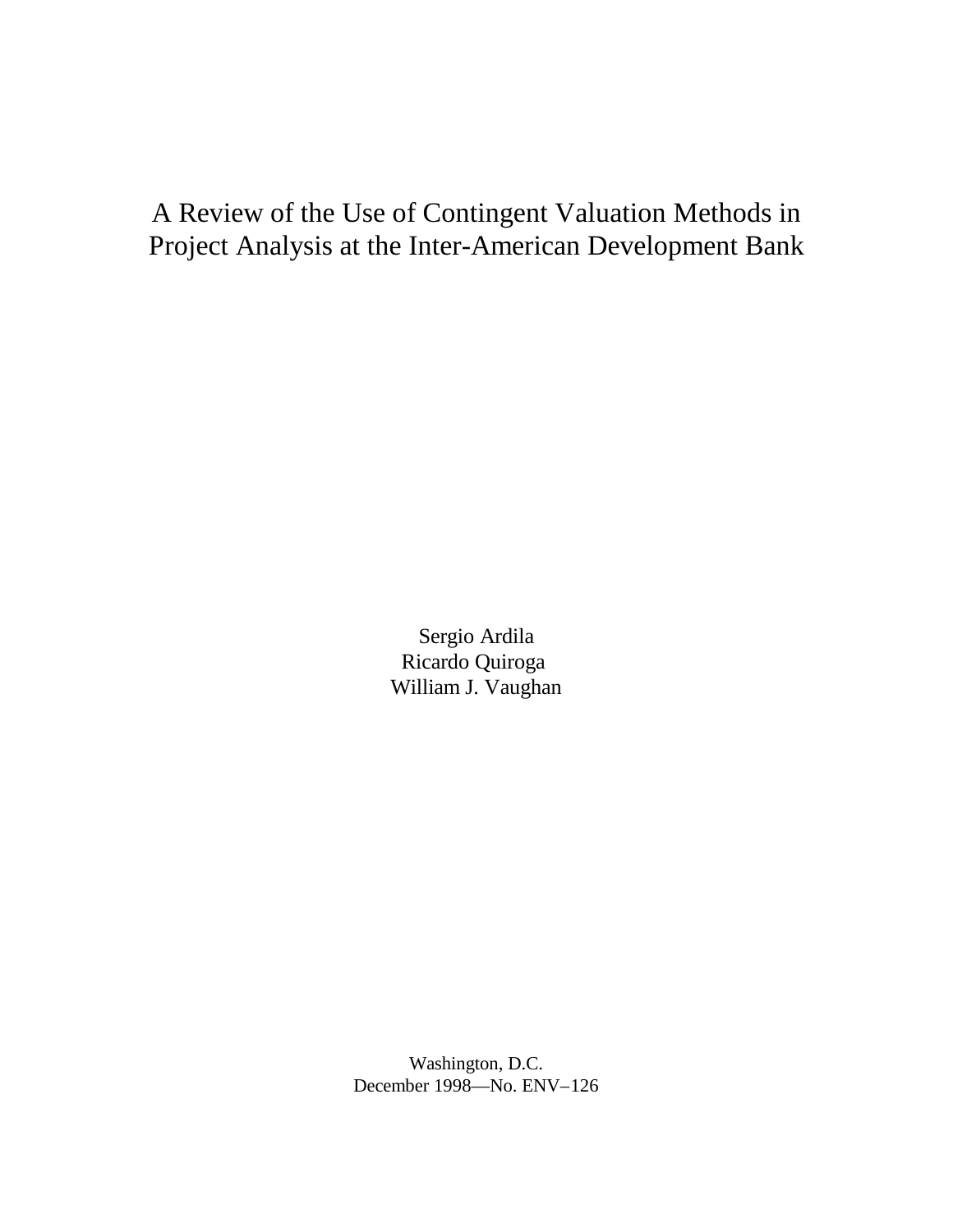*The authors are Senior Economists in the Environment and Natural Resources Management Divisions of, respectively, Regional Operations Department II, Regional Operations Department III, and the Sustainable Development Department of the Inter-American Development Bank, 1300 New York Avenue N.W., Washington D.C. 20577. Senior authorship is not attributed.*

*This paper was originally presented at a National Science Foundation Workshop on Alternatives to Traditional Contingent Valuation Methods in Environmental Valuation, held at Vanderbilt University, Nashville Tennessee, on October 15-16, 1998* 

*Our thanks are extended to Diego Rodriguez of the Inter-American Development Bank for valuable research assistance, and to reviewers Arthur Darling and Bill Savedoff of the IDB, Jorge Ducci of Soluciones Integrales S.A. in Santiago, Chile, and Clifford S. Russell of Vanderbilt University for comments on an earlier draft. Of course, the views and opinions expressed in this paper are those of the authors and do not represent the official position of the Inter-American Development Bank.*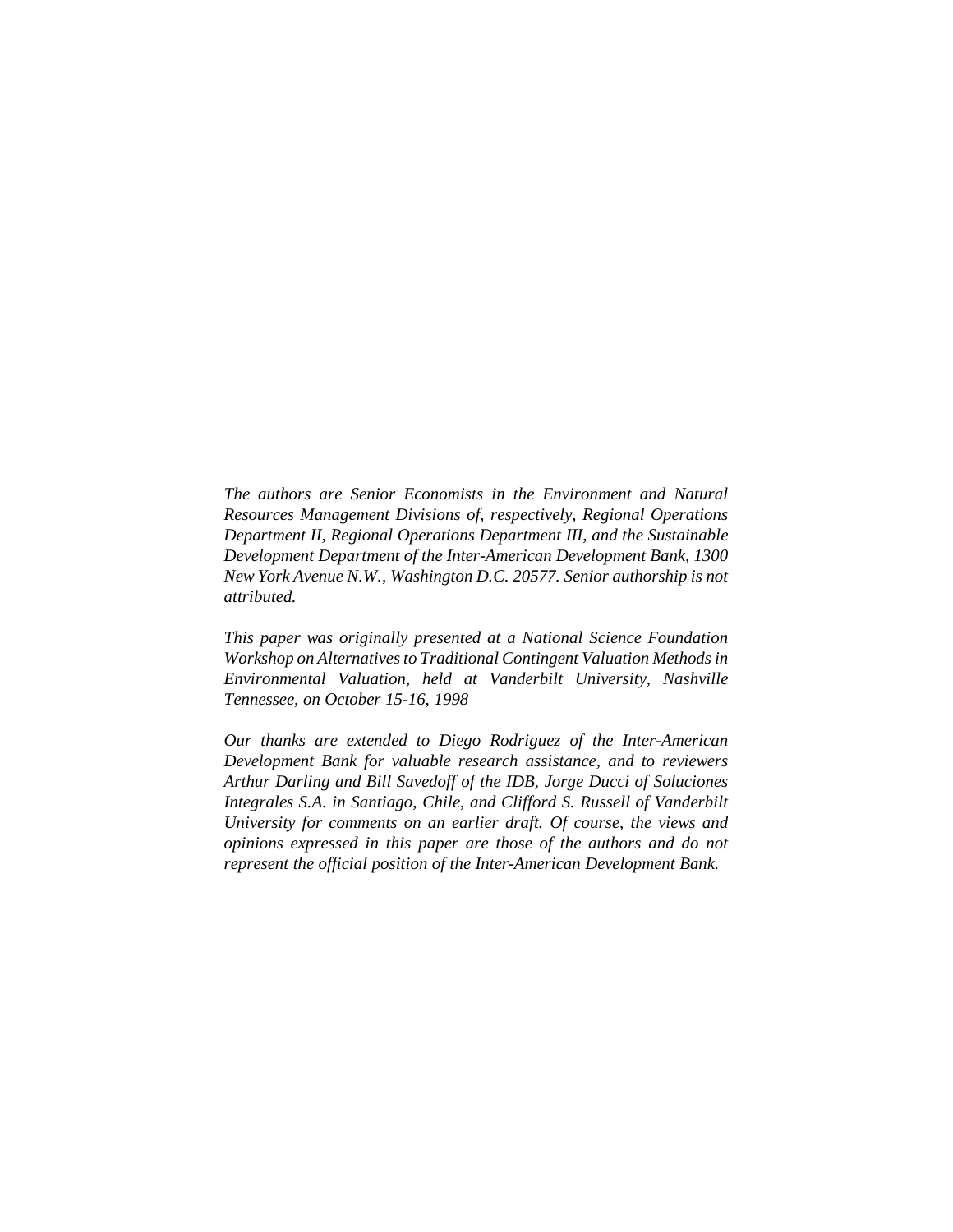### **Abstract**

The elicitation of the values that individuals attach to various environmental improvements can be undertaken using either revealed or stated preference methods, the difference being that revealed methods use actual data observed in functioning markets while stated preference methods employ constructed markets in an experimental setting to elicit peoples' preferences. The most widely used stated preference method is contingent valuation (CV), which tries to get at willingness to pay in money terms for a posited change in environmental conditions. Recently, interest has grown in so called conjoint stated preference methods that do not ask about willingness to pay directly, but instead undertake experiments involving contingent ranking of, or contingent choice among, alternatives that provide different levels of non-marketed public goods or their multi-dimensional attributes.

This paper reviews the past ten years of the Inter-American Development Bank's experience with stated preference methods, concentrating on their use in the cost-benefit analysis of projects supplying sewer service and improving ambient water quality in Latin America and the Caribbean. It discusses the characteristics of nearly a score of projects, and the nature of the analysis undertaken to design and approve them. It reports the range of willingness to pay estimates involved, and comments on some of the most important economic analysis issues that appear to have arisen. Among these are the effect that alternative econometric specifications of the choice model can have on our estimates of average (or median) household willingness to pay derived from referendum CV surveys, the need to match what any investment project purports to achieve in a CV survey to what it will actually achieve in practice, and the role of sensitivity analysis in portraying the distribution of expected gross and net project benefits.

In the main we find that the revealed preference method of hedonic analysis has rapidly given way to contingent valuation as an approach to environmental benefit estimation in project analysis, but few, if any, "nontraditional" conjoint applications have been undertaken. Some promising areas for the IDB's future application of these new, less familiar methods are suggested, as are some more "conventional" needs.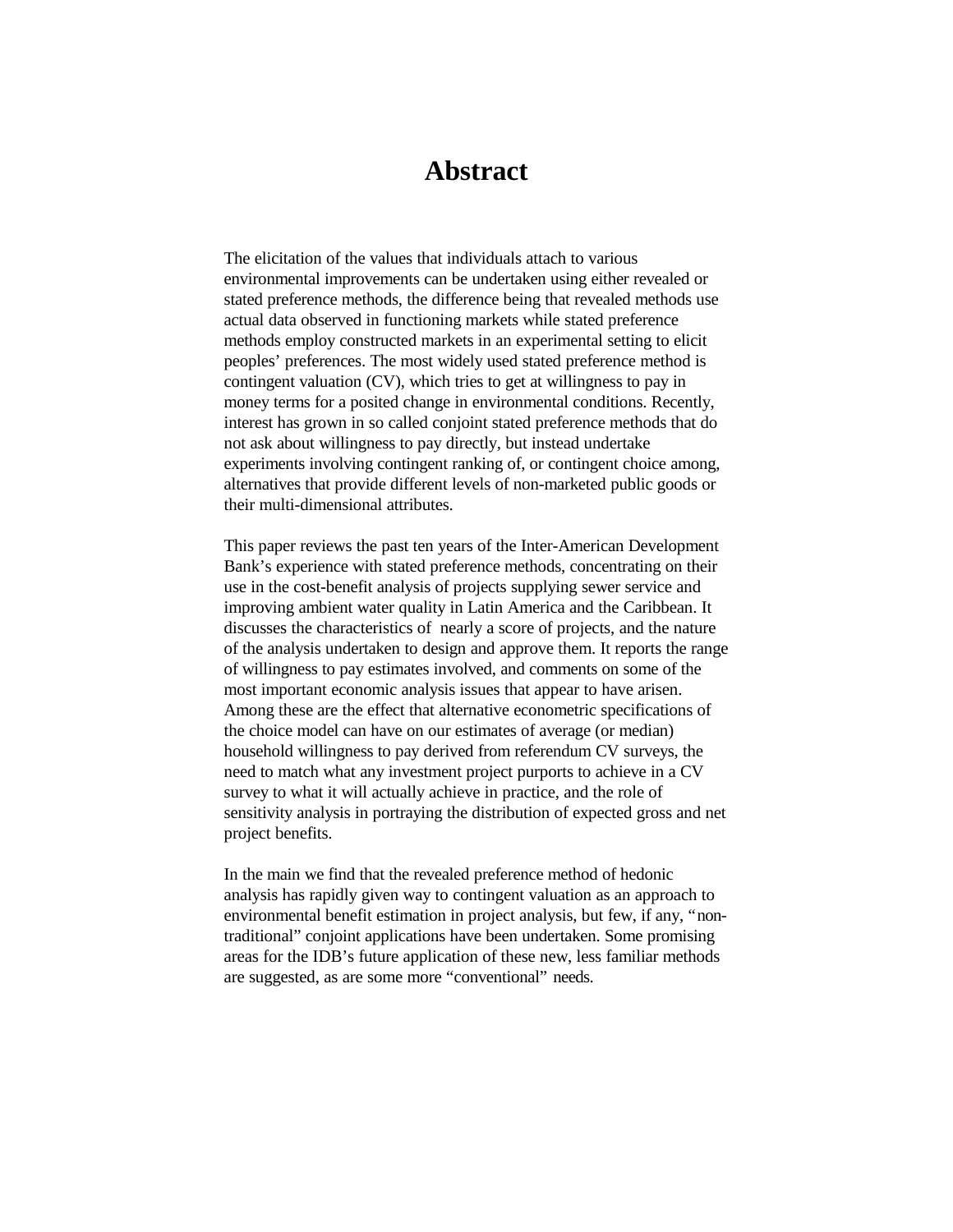# **Contents**

| Introduction                                                                            | 1  |
|-----------------------------------------------------------------------------------------|----|
| A Synthesis of the Overall Results of the Review                                        | 3  |
| Economic Analysis Issues Arising from the Projects                                      | 8  |
| Broad Lessons Learned from the Review                                                   | 16 |
| <b>Concluding Observations</b>                                                          | 19 |
| Annex 1.<br>Characteristics of the Specific Investment Projects                         | 21 |
| Annex 2.<br>Baseline Information and AEQ Impact for the<br>Specific Investment Projects | 22 |
| Annex 3.                                                                                |    |
| Economic Analysis Features of the<br>Specific Investment Projects                       | 23 |
| References                                                                              | 24 |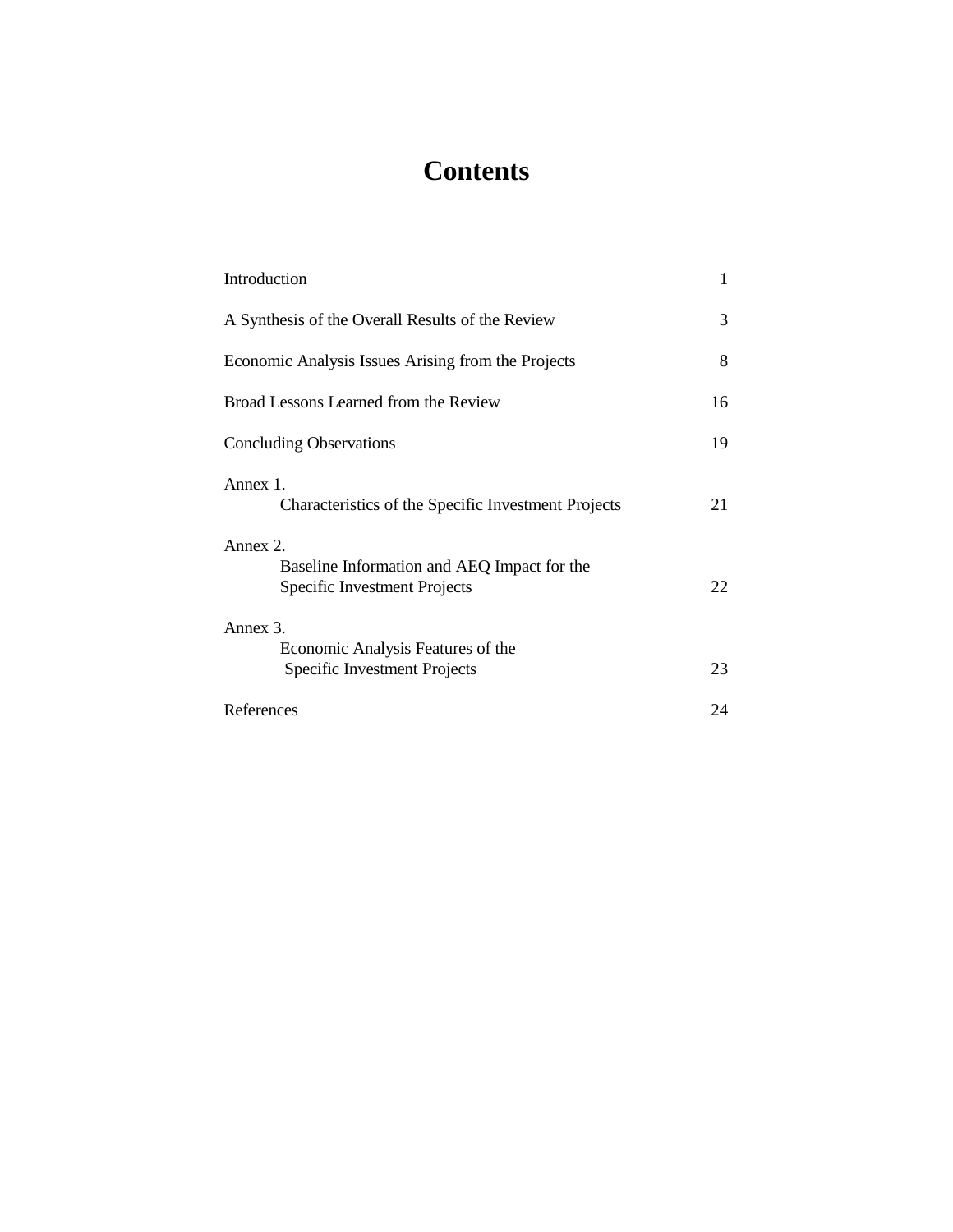### **Introduction**

The Inter-American Development Bank is a multilateral financial institution that has long had a general operating policy on the preparation and analysis of the projects it finances in Latin America and the Caribbean (Operational Policy 302, September 1980). Broadly, that policy requires, whenever possible, a cost-benefit analysis of project feasibility, where all inputs and outputs must be valued in opportunity cost or economic efficiency terms. Acceptable projects must have an economic internal rate of return above 12 percent, or a positive net present value, using a 12 percent discount rate as a measure of the social opportunity cost of capital. The Operational Policy requires a full analysis, not just an economic justification of a single proposal, by saying "The analysis compares different alternatives of design, scale, location and timing so as to maximize the net present value, and thus contribute as efficiently as possible to economic growth" (p.OP-302-3). It also acknowledges that, in situations where the value of economic benefits cannot be reliably estimated, a comparison of the costs of alternative projects can be made to select the one(s) which attain a given set of objectives at the lowest cost (referred to interchangeably in the policy as "least cost" and "cost-effectiveness" analysis).

Depending on the nature of the project, Bank analysts chose among a battery of benefit estimation techniques to apply in project analysis. Contingent valuation has been prominent among them for roughly ten years. It began as an experimental technique that was first used in ex-post evaluation of completed projects and was soon adopted for the exante analysis of investment project proposals. Eleven IDB studies are included in the 1994 compendium prepared by Carson et al., and several more have been undertaken since, especially in urban sanitation projects having sewer components that provide better neighborhood environmental quality and reduce

health risks or wastewater treatment projects that improve the quality of rivers, lakes and coastal/estuarine waters. Because of the frequent use of the method in the urban sanitation sector, the remainder of this paper concentrates its attention there.

#### **A Review of Water Quality Improvement (Urban Sanitation) Projects Financed Since 1989**

A desk review was undertaken of 18 specific investment loans and 9 global multiple works loans approved since 1989 that had ambient water quality improvement as an explicit objective.<sup>1</sup> The specific projects had water and/or wastewater treatment components, in a well-defined area (e.g. most frequently a metropolitan area) within which all the investments and the relationships among them are fully identified before project approval.<sup>2</sup> The total

 $<sup>1</sup>$  Candidate projects were identified by a</sup> computerized search of the Bank's data base, supplemented by a survey of staff economists, and later screened by inspection of the documents themselves. Given the large number of eligible projects having ambient water quality objectives (27) the desk review primarily consulted official IDB project documents (Loan Proposal, Project Report) and readily available published articles or World Bank reports. Recourse to the Environmental Summaries was taken only in cases when the environmental information in the main project documents was clearly unsatisfactory. Background technical and economic analysis feasibility studies were not consulted because the sheer volume of background information, and its uneven availability across various file locations in the Bank, made a more in-depth and thorough review impossible to justify.

<sup>&</sup>lt;sup>2</sup> Global multiple works loans usually involve multiple investments in several different cities or basins, only a sample of which are identified and analyzed prior to loan approval. In the past, the Bank has required that a (continued...)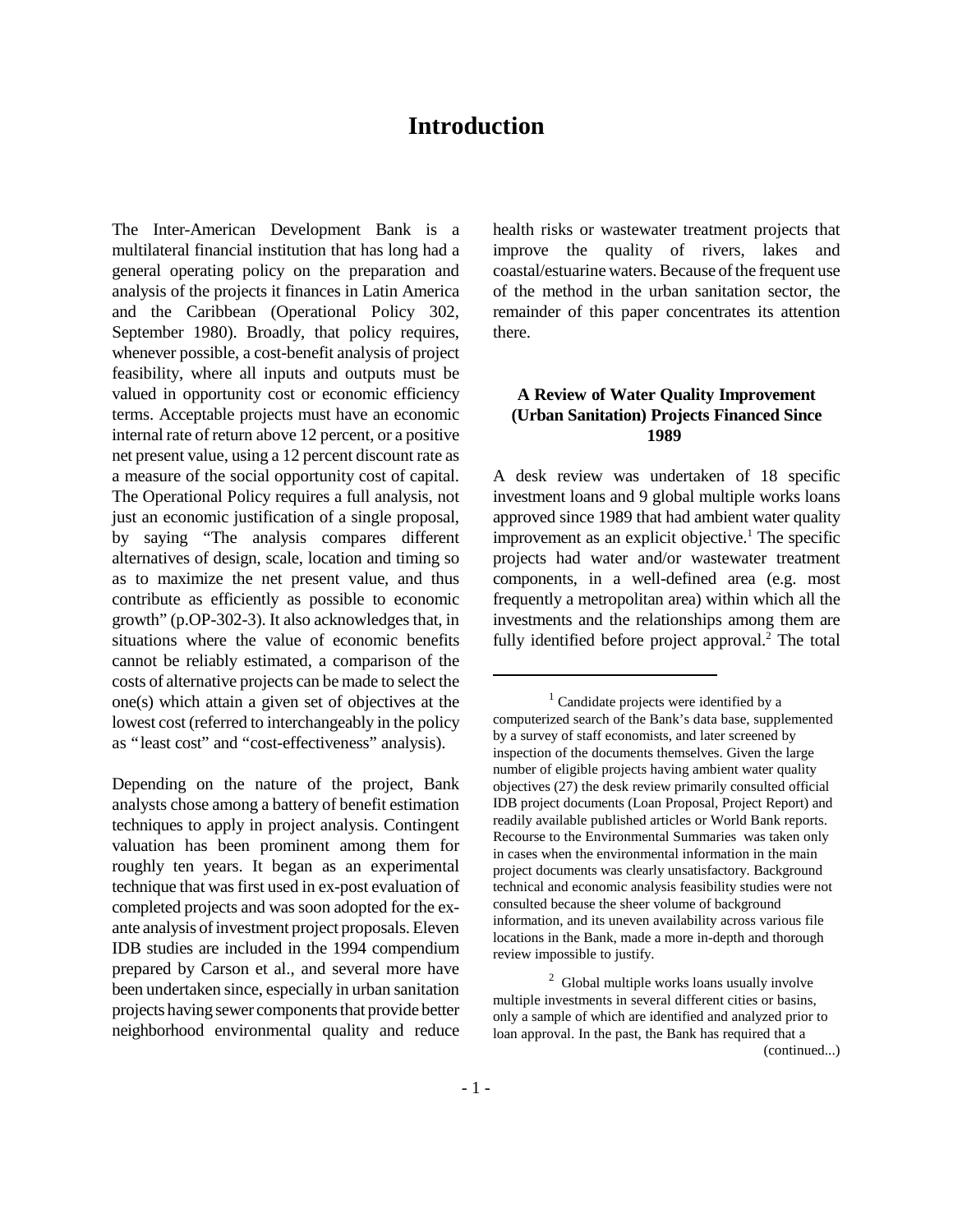accumulated cost of the eighteen specific investment projects was nearly US\$5 billion between 1989 and 1998, with four of them exceeding one-half billion US\$ each. Annexes 1 and 2 summarize the general characteristics of the projects.

 $2^2$ (...continued)

representative sample of projects, sufficient to cover thirty percent of total program cost, must be exposed to ex-ante feasibility analysis. This requirement often imposes a serious analysis and reporting burden (see Vaughan 1994). Global multiple works project documents therefore do not contain much useful technical and economic information, but below we do include their benefit estimates, when available.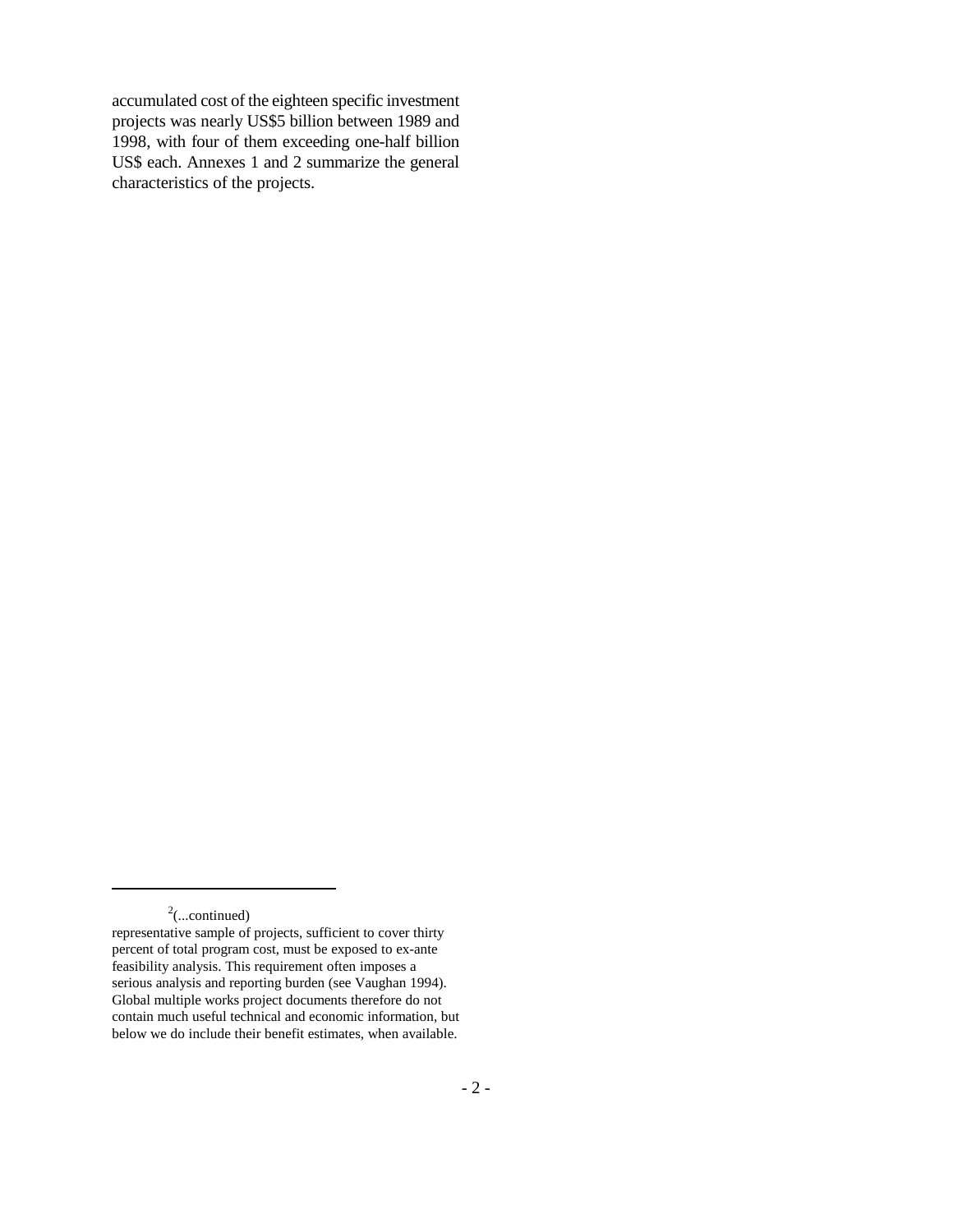### **A Synthesis of the Overall Results of the Review**

#### **Type of Economic Analysis**

Annex 3 indicates that two-thirds of the projects reviewed represent just one stage in a multi-stage program, which raises difficult analysis issues with respect to the time-phasing of investments and, in any given time period, over space within a basin. While dynamic programming has not been used, some analyses have considered alternative investment configurations in more approximate way. For instance, Project No. 5 used a regional least-cost mixed integer programming analysis to minimize the sum of treatment plant investment, operation and maintenance costs, allowing construction to begin in either of two time periods (1992 or 1996 so operation comes on line in 1995 and 2000) subject to plant flow capacity constraints. Up to four plant locations were possible, and two alternative flow capacities at three of the locations  $(1.5 \text{ or } 3 \text{ m}^3/\text{sec})$ and three capacities at the fourth location (2.5, 4.75 or 9 m<sup>3</sup>/sec.). Each plant could be built in either the first or second stage subject to BOD concentration constraint imposed at three critical river reaches.

Time-phasing raises additional problems when cost/benefit analysis is undertaken instead of (or in addition to) regional least cost analysis. The heart of the issue is that the program overall may produce a positive net present value, but the initial phase, as designed, may not. Or, even if it does when population is held constant, additional population growth may, by increasing wasteloads, erode the AEQ gains the initial stage achieves. Project No. 9 is an example of the first issue, where the benefits of the project, taken in isolation from subsequent stages, were on the narrow margin between acceptance and rejection, depending on the assumptions underlying the analysis (e.g. the size of the benefitting population, the legitimacy of stemming or multiplier-induced benefits, etc.). In Project No. 16, the question of future growth was handled by adding additional costs mid-way through the project's lifetime to preserve the level of benefits initially achieved.

Regional least cost optimization models have been used infrequently (3 of 18 cases). More common is a narrower cost-effectiveness analysis that seeks the least expensive wastewater treatment equipment design to achieve a prespecified set of percentage pollutant removal targets. This exercise is usually a precursor to cost/benefit analysis, but hardly ever is explained in much detail

Cost-benefit analysis was commonly applied in a majority of the projects reviewed. In fact, only two (Project Nos. 1 and 2) did not appear to attempt it. Usually, projects with both sewer and wastewater treatment components report a separate analysis for each, consistent with good practice, rather than lumping both sets of investments together in a combined analysis which potentially might disguise economically unattractive components. The preferred benefit estimation approach for both sewer and treatment project components has overwhelmingly been contingent valuation. Although Annex 3 does not show it, in most cases where multiple methods were applied, the bulk of the benefits were obtained by CV, leaving the other methods to fill in the smaller gaps.<sup>3</sup>

Economic sensitivity analysis was missing in four of the fifteen projects where cost/benefit analysis was applied, in apparent disregard of standard Bank requirements. Where it was done, sensitivity was generally a pro-forma exercise, with three notable exceptions (Project Nos. 3, 4,and 7). The next section summarizes the magnitude of benefits estimated for IDB projects, followed by a discussion

 $3$  On occasion, some double counting may have arisen through the use of multiple methods.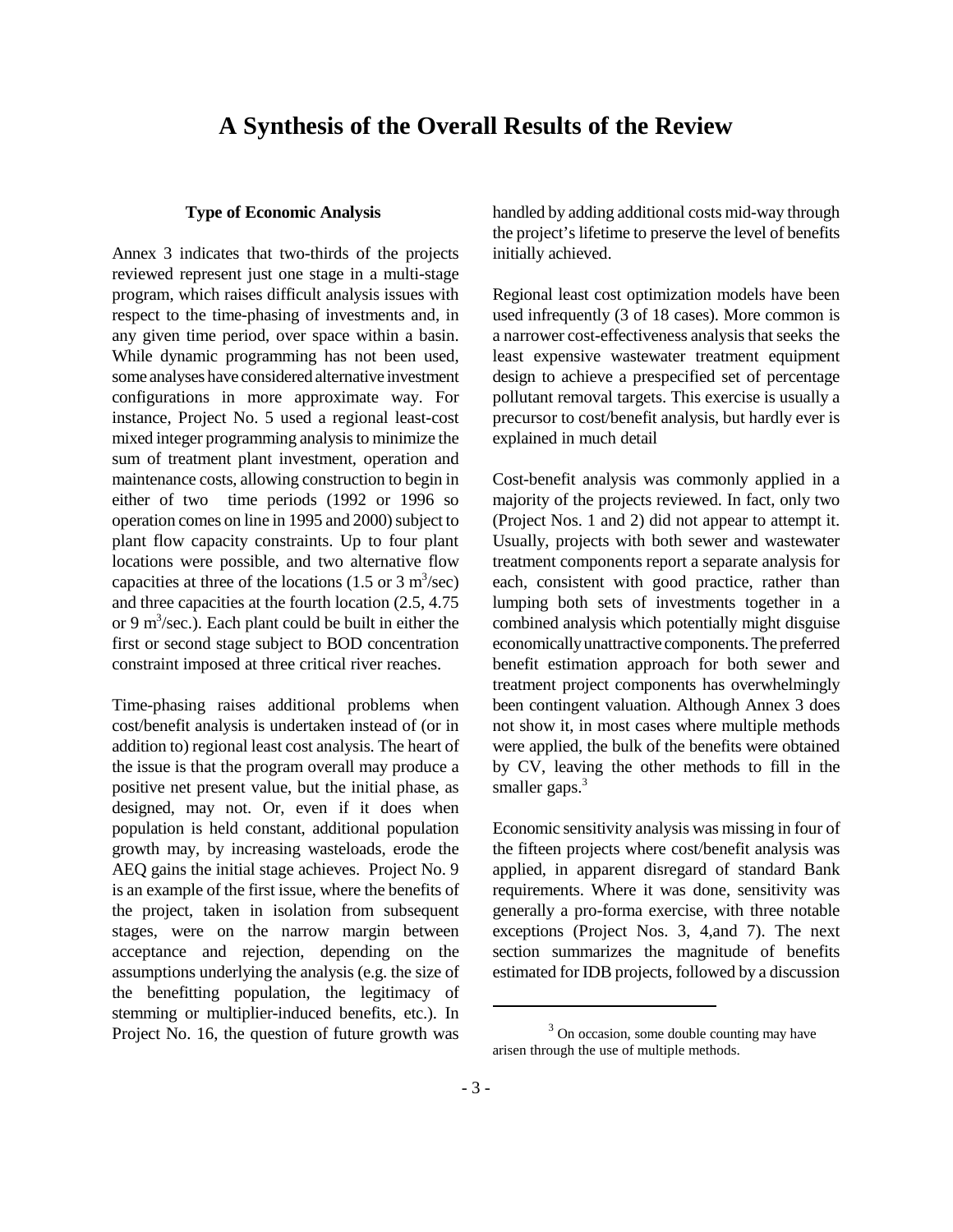of some interesting applications, as well as other innovations that are particularly worth noting.

#### **Benefit Estimates**

The review of twenty-seven IDB sanitation operations approved since 1989 having water quality improvement as an explicit goal uncovered useful benefits estimates in eighteen cases, almost all of which involved contingent valuation (CV) estimates of national resident willingness to pay.<sup>4</sup> With only a few exceptions, a referendum question format was employed by Bank analysts instead of direct revelation, consistent with the NOAA Panel's recommendations on CV protocols. The projects being financed usually include potable water supply, household sewer connections and drainage via collector and interceptor sewers; followed by wastewater treatment, or some subset of these components.<sup>5</sup> Given the design characteristics of the projects, two categories of benefit predominate, sewerage and more general ambient water quality improvement.

It was once common IDB practice to narrowly measure the benefits of household sewer connections solely in terms of direct use value by statistically determining the shift in the demand curve for potable water enabled by having a connection, and counting as the sewer connection benefit the difference between the integrals of the demand functions with and without sewer (the difference in total willingness to pay for potable water in the two situations). However, that approach leaves out many other types of benefits which potentially can be captured by

contingent valuation, as pointed out a decade ago by former Bank economist Jorge Ducci in describing the IDB's first application of contingent valuation for the economic analysis of an urban sanitation project in Uruguay (Project Report: Montevideo City Sanitation Project, Second Stage (UR-0023), October 1989. Also see McConnell and Ducci 1989.)

Construction of a sanitary sewer system (household connections with storm drainage) produces a cost savings for connected residents who no longer have to maintain and eventually replace more expensive individual wastewater disposal solutions like cesspools and septic tanks. Moreover, it provides a greater level of what Ducci calls "desirability" attached to the absence of clogged piping and foul smells in the vicinity of the home, the avoidance of flood damage to personal property and the alleviation of transportation delays in rainy periods. Other benefits Ducci does not mention include the reduction of health risks through the elimination of pools of stagnant standing water in the neighborhood, and even some localized improvements in the quality of watercourses (creeks, ravines) that formerly received polluted domestic, commercial, and industrial discharges and storm runoff flows that sanitary sewer projects collect and channel elsewhere, usually to a consolidated downstream outfall. Contingent valuation estimates of the willingness to pay for sewer connections (sanitation and, on occasion, storm drainage, usually in separate systems) undertaken since Ducci's innovative effort appear in Table 1 below.

<sup>&</sup>lt;sup>4</sup> In two or three cases, producers surplus estimates were produced for tourism affected by improvement in marine coastal waters, but they were not firmly grounded in survey data, and are not discussed. Similarly, estimates of medical costs avoided were undertaken a few times, but they too do not appear reliable. One hedonic analysis was done; and it is included in Table 2 below.

<sup>&</sup>lt;sup>5</sup> Potable water supply benefits are obtained by integrating under statistically estimated demand functions, and are not of direct concern here.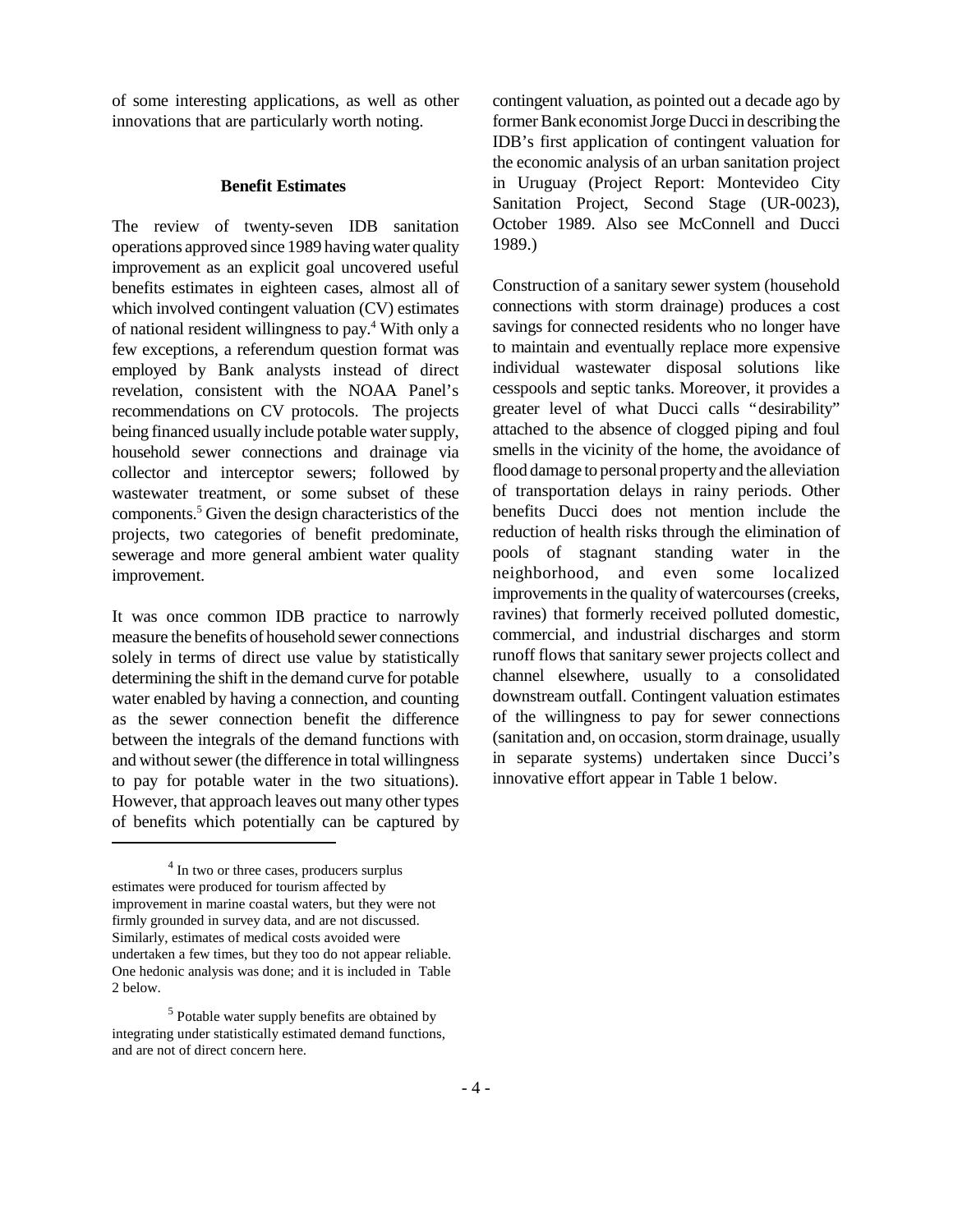| <b>Country-Project</b>                                                   | <b>Mean WTP</b>                                                                                                                 | <b>Income</b> |  |  |  |  |  |  |  |  |
|--------------------------------------------------------------------------|---------------------------------------------------------------------------------------------------------------------------------|---------------|--|--|--|--|--|--|--|--|
|                                                                          | $(1996$ US\$/household/month) <sup>4</sup>                                                                                      |               |  |  |  |  |  |  |  |  |
| AR-0130                                                                  | \$21.01                                                                                                                         | \$721         |  |  |  |  |  |  |  |  |
| AR-0130                                                                  | \$47.27                                                                                                                         | \$1,471       |  |  |  |  |  |  |  |  |
| $BA - 00361$                                                             | \$16.82                                                                                                                         | <b>NA</b>     |  |  |  |  |  |  |  |  |
| BR-0067                                                                  | \$28.96                                                                                                                         | \$1,094       |  |  |  |  |  |  |  |  |
| BR-0073                                                                  | \$15.95                                                                                                                         | \$399         |  |  |  |  |  |  |  |  |
| $BR-0186^2$                                                              | \$12.70                                                                                                                         | \$343         |  |  |  |  |  |  |  |  |
| BR-0186 <sup>3</sup>                                                     | \$16.36                                                                                                                         | \$343         |  |  |  |  |  |  |  |  |
| <b>BR-0190</b>                                                           | \$16.75                                                                                                                         | \$558         |  |  |  |  |  |  |  |  |
| CO-0082                                                                  | \$2.32                                                                                                                          | <b>NA</b>     |  |  |  |  |  |  |  |  |
| CO-0227                                                                  | \$15.60                                                                                                                         | \$233         |  |  |  |  |  |  |  |  |
| EC-0025                                                                  | \$12.15                                                                                                                         | <b>NA</b>     |  |  |  |  |  |  |  |  |
| <b>UR-0023</b>                                                           | \$26.69                                                                                                                         | \$348         |  |  |  |  |  |  |  |  |
| <b>UR-0089</b>                                                           | \$21.50                                                                                                                         | <b>NA</b>     |  |  |  |  |  |  |  |  |
| Average:                                                                 | \$19.54                                                                                                                         | \$612         |  |  |  |  |  |  |  |  |
| <b>Standard Deviation</b>                                                | \$10.67                                                                                                                         | \$416         |  |  |  |  |  |  |  |  |
| Median                                                                   | \$16.75                                                                                                                         | \$399         |  |  |  |  |  |  |  |  |
| <b>Notes</b>                                                             |                                                                                                                                 |               |  |  |  |  |  |  |  |  |
| Includes sewer benefits plus benefits of ensuring water at beaches<br>1. |                                                                                                                                 |               |  |  |  |  |  |  |  |  |
| is safe for contact recreation.                                          |                                                                                                                                 |               |  |  |  |  |  |  |  |  |
| 2.<br>Excludes drainage                                                  |                                                                                                                                 |               |  |  |  |  |  |  |  |  |
| 3.<br>Sewer plus drainage                                                |                                                                                                                                 |               |  |  |  |  |  |  |  |  |
| $\overline{4}$ .<br>Implicit Price Deflator.                             | Converted to US\$ using the exchange rate of the period and re-<br>expressed in constant 1996 US\$ by application of the US BLS |               |  |  |  |  |  |  |  |  |

#### **Table 1 IDB Contingent Valuation Estimates of Willingness to Pay for Local Sewer and Drainage**

On average, households in this small sample of projects are willing to pay three percent of their income each month (a recurrent, not a one-time, charge) to have a sewer connection and drainage services. The not inconsiderable sample average willingness to pay of almost US\$20 per month (\$240 per year) is influenced by the underlying distribution of income levels across the project sample.

A log-log regression of willingness to pay against income produces a positive and highly significant

income elasticity of WTP of 0.54.<sup>6</sup> While one should not make too much of the magnitude of the elasticity,

<sup>6</sup> The regression model including an intercept produced an adjusted  $\mathbb{R}^2$  of 0.58 and the following parameter estimates (absolute value of *t* statistic in parentheses):

$$
lnWTP = -0.33 + 0.54 lnINC
$$
  
(0.34) (3.49)

The intercept term is statistically insignificant, which is reassuring since households with no income cannot make a positive payment.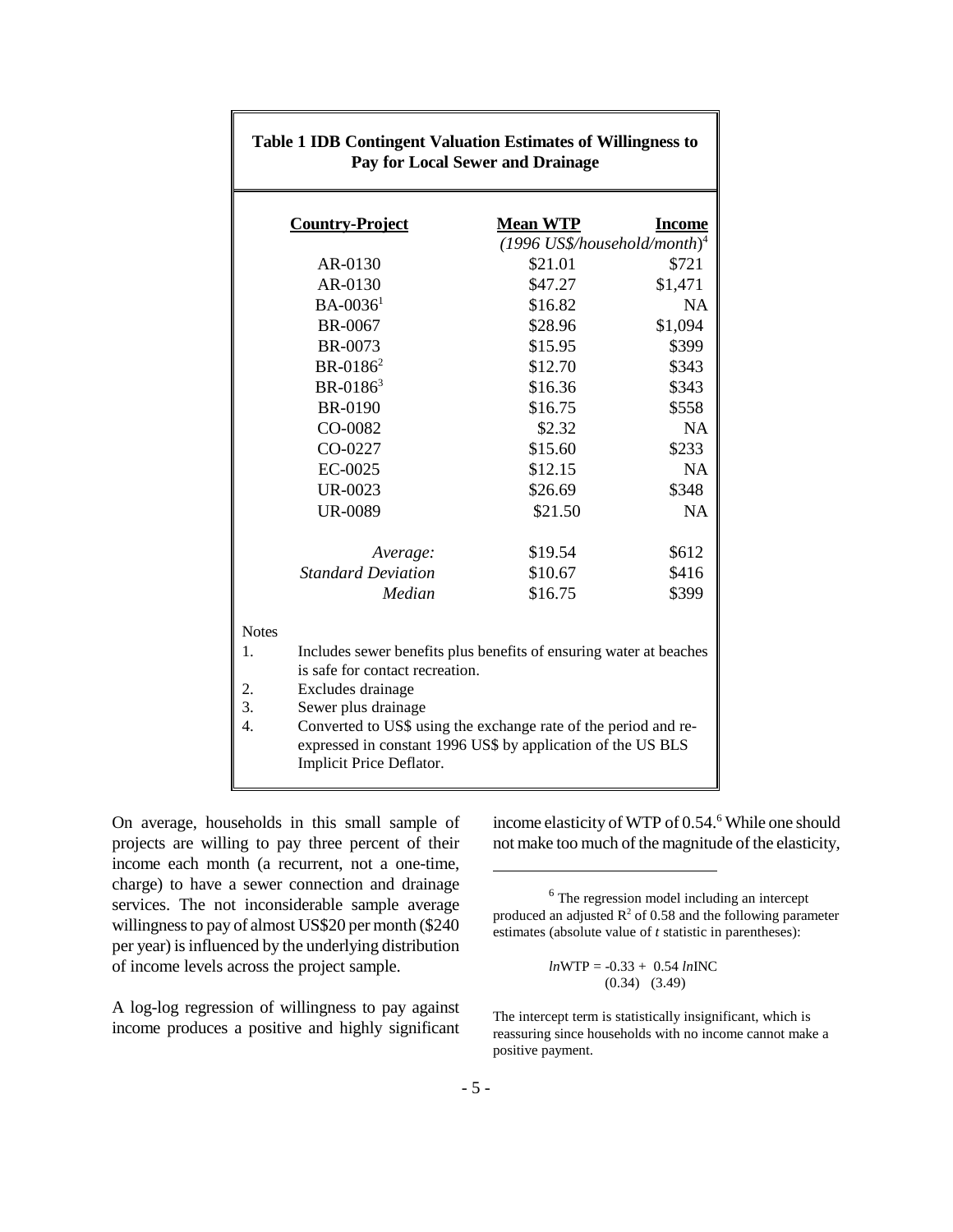the fact that it is positive and significant across a sample of independently produced expectations of willingness to pay in different projects provides at least a consistency check on the pattern in the data generated via CV, since the existence of no relationship whatsoever between willingness to pay and income might be cause for serious concern about the plausibility of the method.

The income levels in the sample are generally low, since IDB projects are often focused on low income beneficiaries in the client countries, so the WTP elasticity is not a global estimate across all income levels in all countries. The result does suggest, however, that simple WTP averages are not particularly useful for benefits transfer.<sup>7</sup> Moreover, if the value of the income elasticity is truly less than one, transfer exercises that arbitrarily assume a value of one for convenience may seriously overstate or understate the magnitude of the transferred benefits, depending on whether income in the target area lies above or below income in the reference area. At least one IDB project analysis has explicitly recognized the dangers in the average benefits or unitary elasticity transfer assumptions and apparently tried to correct for it (Loan Proposal: Metropolitan Montevideo Sanitation Program Stage III (UR-0089), July 1996).

Contingent valuation estimates of willingness to pay for ambient water quality (AEQ) improvement are even more of a mixed bag than sewer benefits, mainly because the no-project AEQ baseline and the extent of AEQ improvement being valued and/or provided by the project is often unclear in the official IDB documents reviewed.<sup>8</sup> Table 2 provides fifteen

estimates culled from eleven different project documents.

Very few of the documents clearly report the average income of the beneficiary population, so Table 2 does not risk stating an income level, <sup>9</sup> implying no income elasticity estimate for the value of ambient water quality improvements is possible with this data. It does hazzard a guess about what level of improvement is being valued.

Based on the current AEQ status reported, it is safe to assume a very poor initial level of water quality, with only a few exceptions (e.g. BA-0036). Ignoring differentiated levels of AEQ achievement and taking a crude sample average in Table 2 suggests that, in contrast with Table 1, households assign only about one-fourth the value to the more amorphous and distant (in both time and space) AEQ improvements in major watercourses (\$5.78) than they do to the more concrete and immediate utility gains from having sewers. It does not seem at all implausible to find this relationship among respondents of limited means, who of necessity perhaps give greater weight to interventions providing a higher relative portion of use to non-use values. $10$ 

<sup>9</sup> It is dangerous to presume that the expected value for general AEQ improvement reported in Bank documents is independent of income, or that the same average income applies that was used for sewerage (if both elements are present). The scope of beneficiary population for AEQ benefit evaluation is often the population of the entire city, not just a neighborhood. Usually no details are provided about the Logit specification of the probability of acceptance function estimated from the referendum bid data (no income effects or income effects) or the way the function was evaluated (truncated mean over bids yielding a positive estimated probability of acceptance versus untruncated expected value).

<sup>10</sup> It would probably be a stretch to try to read anything more out of the limited information in Tables 1 and 2. Therefore we resist the temptation to statistically test for the significance of the roughly \$14/household/month difference between average willingness to pay for sewerage instead of better ambient water quality, or to try to sort the AEQ values by level of achievement (odor reduction, swimmable, etc.) in order to see if within-group average values are significantly and positively related to ascending levels of improvement

 $<sup>7</sup>$  Note that we pool all the sewer valuation</sup> information, since the extent of drainage provision is often not clear from the documents, which do not provide the wording of the contingent valuation questions used to elicit willingness to pay.

<sup>&</sup>lt;sup>8</sup> This information is often available from the economic analysis feasibility studies, which were not reviewed because of time and budget constraints. The objective of this study is not the meta-analysis of benefit estimates.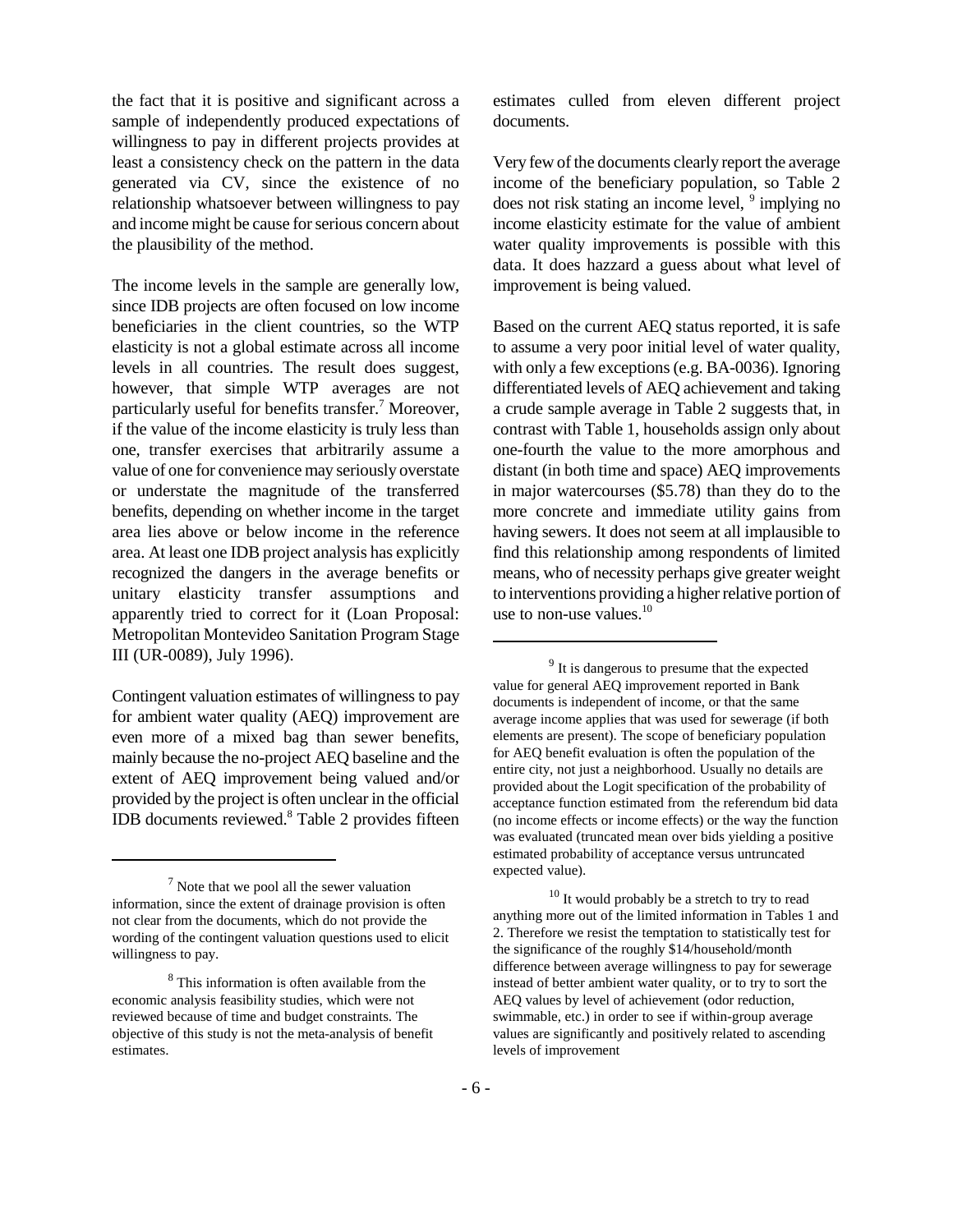|          |             | <b>Water Quality Improvements in Rivers, Lakes and Coastal Waters</b>                                                                                    |                             |
|----------|-------------|----------------------------------------------------------------------------------------------------------------------------------------------------------|-----------------------------|
| Country- |             |                                                                                                                                                          |                             |
| Project  | Method      | <b>AEQ Target</b>                                                                                                                                        | <b>Mean WTP</b>             |
|          |             |                                                                                                                                                          | (1996 US\$/household/month) |
| BA-0036  | CV.         | Beaches-swimmable water                                                                                                                                  | \$1.04                      |
| BR-0072  | CV          | River pollution control-no specifics                                                                                                                     | \$7.85                      |
| BR-0072  | <b>CV</b>   | Beaches-swimmable water                                                                                                                                  | \$7.74                      |
| BR-0073  | <b>CV</b>   | Beaches-swimmable water                                                                                                                                  | \$5.40                      |
| BR-0073  | CV.         | Beaches-swimmable water                                                                                                                                  | \$7.28                      |
| CO-0082  | CV          | Odor elimination                                                                                                                                         | \$3.24                      |
| CO-0208  | CV (direct) | Odor elimination                                                                                                                                         | \$3.28                      |
| CO-0208  | CV (direct) | Odor elimination & aesthetics                                                                                                                            | \$7.14                      |
| CO-0208  | CV (direct) | Swimmable water                                                                                                                                          | \$11.34                     |
| CO-0227  | <b>CV</b>   | Swimmable water                                                                                                                                          | \$3.72                      |
| EC-0161  | Hedonic     | Property "affected" by pollution                                                                                                                         | \$4.20                      |
| ME-0056  | CV          | Clean River-no specifics                                                                                                                                 | \$6.30                      |
| NI-0027  | <b>CV</b>   | Odor elimination & aesthetics                                                                                                                            | \$4.00                      |
| PR-0064  | <b>CV</b>   | Improvement in Water Quality                                                                                                                             | \$13.38                     |
| UR-0023  | <b>CV</b>   | Beaches-swimmable water                                                                                                                                  | \$0.74                      |
|          |             | Average:                                                                                                                                                 | \$5.78                      |
|          |             | <b>Standard Deviation</b>                                                                                                                                | \$3.50                      |
|          |             | Median                                                                                                                                                   | \$5.40                      |
| Note:    |             | WTP expressed in constant 1996 US\$ by application of the US BLS Implicit Price Deflator.<br>CV means referendum question format unless otherwise noted. |                             |

# **Table 2. IDB Project Estimates of Willingness to Pay for General Ambient**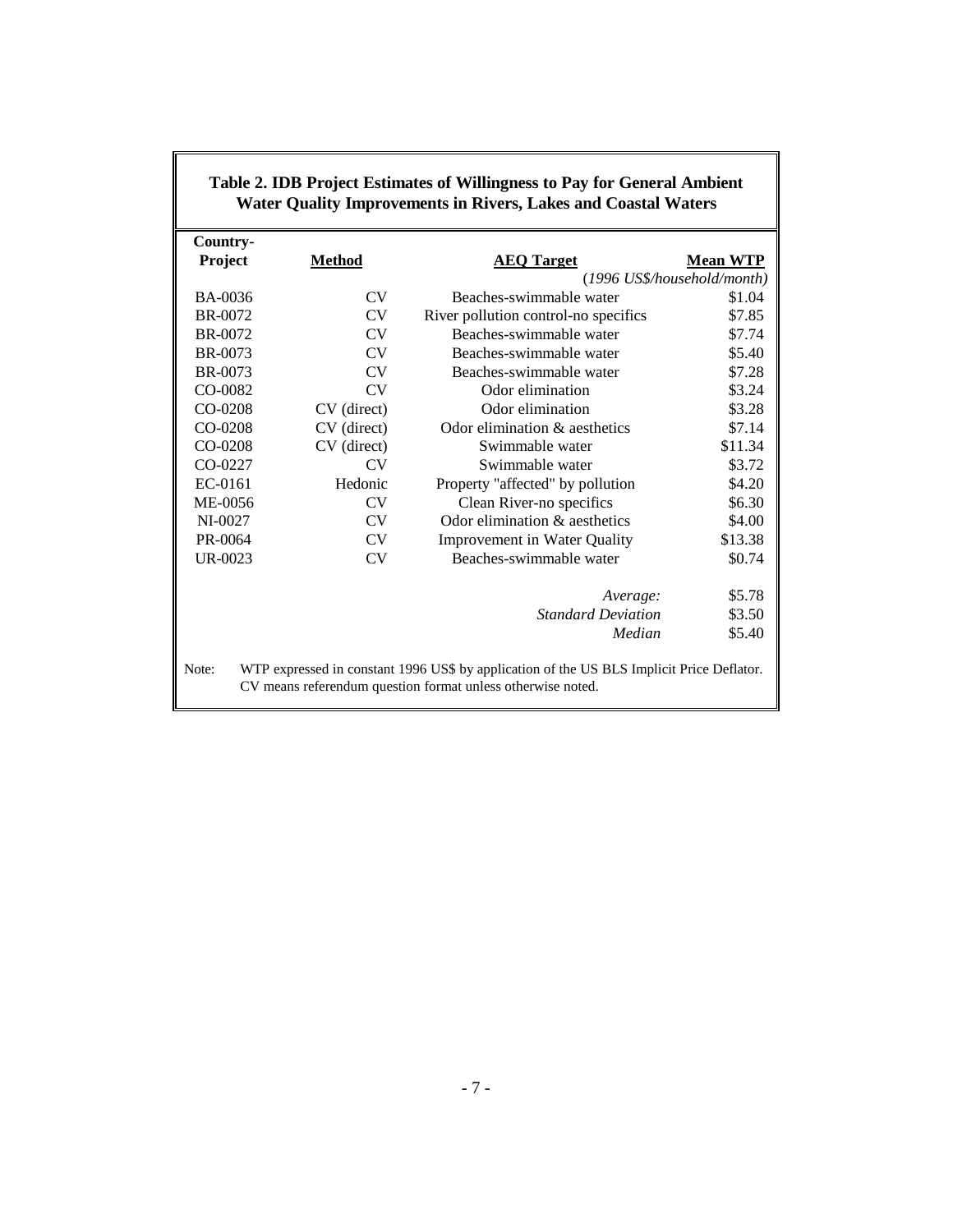### **Economic Analysis Issues Arising from the Projects**

General benefit estimation issues and the sensitivity of net present value to variability and uncertainty in benefit and cost streams have been, as might be expected, the major areas of concern.

#### **Contingent Valuation**

As late as the mid 1980s, institutions like the IDB continued to be reluctant to employ CVM, regarding it as a frontier, non-operational technique of questionable accuracy, particularly when applied in developing country contexts where respondents may be unaware of or uninterested in the state of the ambient environment or its improvement, rendering the CV exercise totally hypothetical. However, at about the same time the ability of the traditionally favored hedonic pricing method to generate reliable estimates of willingness to pay for non-marketed environmental attributes came under scrutiny (Vaughan 1987, 1988), and some pilot CV studies had been tried in ex-post analysis (Vaughan 1987, Nicol 1988).

#### **CVM Innovators: Ducci and McConnell**

The Bank began to entertain the use of CVM in place of hedonics or travel cost models in ex-ante project analysis when circumstances warranted. As noted above, former Bank economist Jorge Ducci, in collaboration with Kenneth McConnell of the University of Maryland, $11$  was the first to successfully implement the method ex-ante in the 1988 economic analysis of the second stage of Uruguay's Urban Sanitation Project for the City of Montevideo (Ducci 1988; McConnell and Ducci 1989 and McConnell 1995). Their analysis paved the way for future applications, and effectively sounded the death knell for estimates of water quality improvement benefits based solely on hedonic analysis.

#### **Negative Expected Willingness to Pay: Ducci, McConnell and Rodriguez**

Of the three basic survey designs $12$  most IDB applications since 1989 have been of the single or double-bounded referendum sort, $^{13}$  following the protocols recommended by the NOAA Panel of Experts. With conventional Logit or Probit random utility models fit to referendum CV data, when over half of the fitted cumulative density function relating bid price to the probability of acceptance of an offer to improve environmental quality lies in the negative price quadrant the expected value of willingness to pay will be negative. This means that on average respondents would require a subsidy to persuade them to enjoy the utility improvement, rather than be willing to pay a positive amount for it, a result that is totally inconsistent with economic theory. This nasty surprise is always possible with referendum data, and a whole literature has evolved on how to confront the problem (see Haab and McConnell 1997, 1998).

Disturbingly, the possibility of a negative gross project benefit arose in the very first IDB application of the referendum CVM by Ducci and McConnell noted above, nearly dooming a novel experiment

<sup>&</sup>lt;sup>11</sup> Terry Powers directed this effort; Pablo Gottret and William J. Vaughan also collaborated.

 $12$  The options referred to are (a) open-ended surveys where individuals are asked to state a willingness to pay; (b) closed-end referendums where individuals are presented with a bid and respond yes/no binary decision (single-response referendum); and (c) closed-end double referendums where individuals are presented with a sequence of two payments to obtain binary decisions (double-response referendum).

<sup>&</sup>lt;sup>13</sup> This method is also known as dichotomous choice or discrete choice contingent valuation.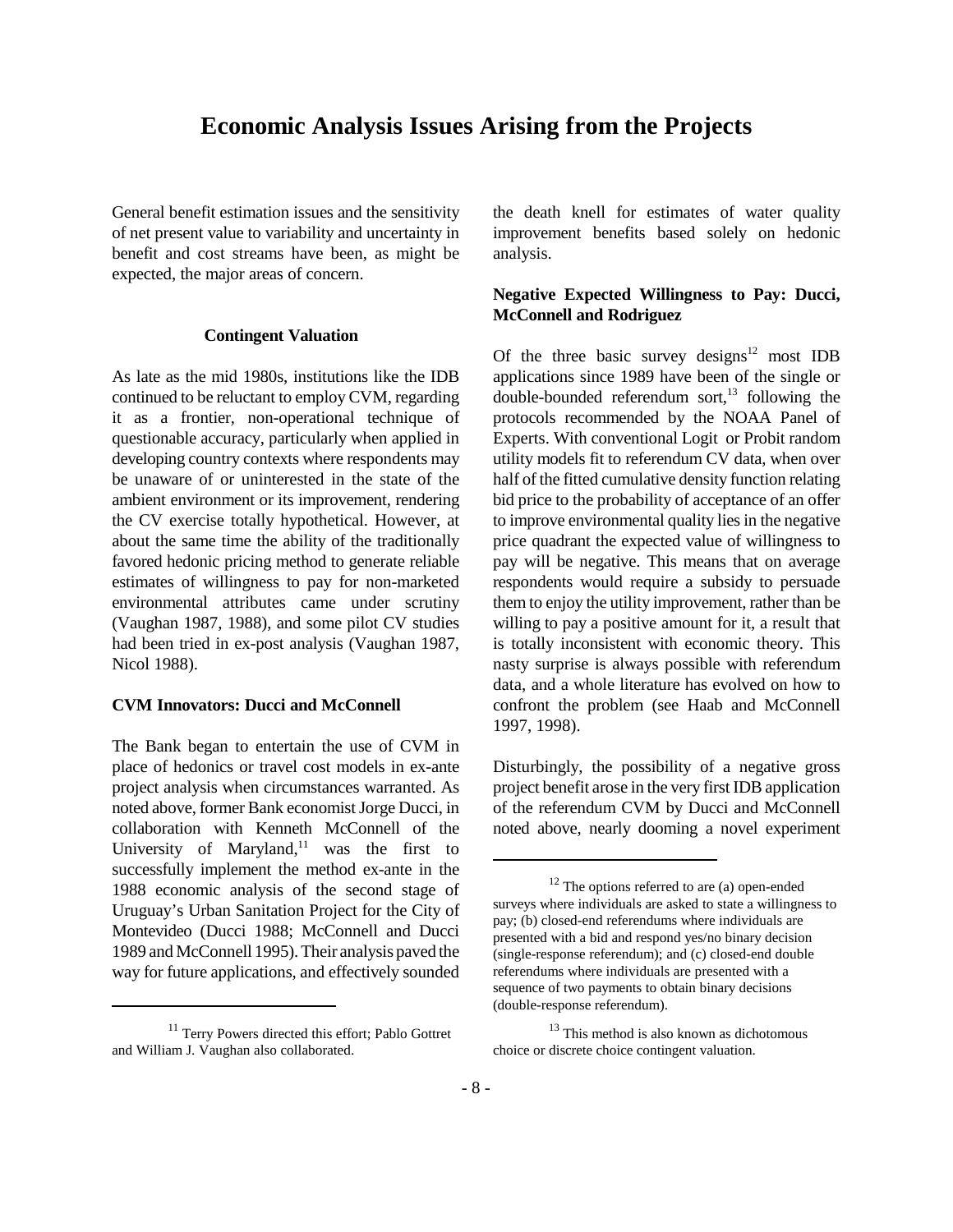before it started. At the time, this outcome was wholly unexpected, given our limited experience with the approach. Fortunately, a fix was found by confining the evaluation of the fitted density function to only positive prices, ignoring the part lying in the negative price quadrant, to produce a truncated expected value of willingness to pay (Ducci 1998). McConnell mentioned the experience in passing several years later (McConnell 1995) and used the data set in some recent articles (Haab and McConnell 1997, 1998) to illustrate the problem and suggest how a negative expected value of willingness to pay can be overcome.

Rodriguez (1998) recovered the original referendum CV data used by Ducci and McConnell and reestimated the probability of acceptance function. His objective was to explore the sensitivity of expected willingness to pay estimated from referendum data to the hypothesized form of the distribution function (linear or logit) and its arguments, other than price. Although the linear model is hardly ever used in practice, because it suffers from several econometric deficiencies and rigidly imposes a simplistic uniform probability density, $14$  it was chosen to provide maximum contrast with the logit, which seems to be, perhaps by default, the most frequently used specification in the literature and IDB analysis.

Rodriguez found that the specification of the relevant independent variables other than price had little effect on mean (truncated or untruncated) or median willingness to pay, but sizeable differences between the linear probability and logit models existed across each measure. Table 3 compares his measures of

<sup>14</sup> Some of the major flaws of the linear probability model used in the 1960s and 70s (Amemiya 1981) are nonnormality and heteroskedasticity of the disturbances  $e_i$  and the failure to confine the expected probability between zero and one. One way around the latter problem is to truncate the predictions (i.e. estimate y using OLS and if some estimated  $\hat{y}_i$  are less than 0,  $\hat{y}_i$  is assumed 0. Identically, if the estimated  $\hat{y}_i$  are greater than 1,  $\hat{y}_i$  is assumed to be 1).

central tendency for WTP with estimates by McConnell and Ducci (1989) and by McConnell  $(1995)^{15}$ 

The table reveals that to produce a positive WTP, a truncated mean must be used, illustrating the risks inherent in the referendum technique. Unlike openended CV, the dichotomous choice approach does not provide a benefit measure that can be drawn directly and easily from the data. Rather, it requires some facility with qualitative independent variable econometric estimation and a fairly thorough understanding of the mechanics of alternative interpretations to back out the number of interest – some central tendency measure of per household willingness to pay.<sup>16</sup>

<sup>15</sup> McConnell and Ducci (1989) estimated the mean willingness to pay using the augmented intercept model. McConnell (1995) estimated the willingness to pay using the same model but assuming that all explanatory variables other than price (ylevel, dwest, dbeach, and age) are all equal to zero. Therefore, the expected value was calculated by the ratio of the intercept to the price parameter (i.e.  $a_0/6w$ ).

<sup>16</sup> Haab and McConnell (1998) use the same Uruguay data to demonstrate the effects on WTP measures of a broader range of probability models than Rodriguez used, and produce an even broader range for mean WTP. Converting their results back to pesos for comparability:

### Model Mean WTP (1988 Pesos) I. Theoretically Consistent

| Beta                           | 75,240    |
|--------------------------------|-----------|
| Pinched Logit                  | 55,110    |
| <b>Truncated Logprobit</b>     | 53,790    |
| II. Theoretically Inconsistent |           |
| <b>Standard Logit</b>          | (8,250)   |
| <b>Truncated Logit</b>         | 30,360    |
| Loglogit                       | 641,520   |
| Pogprobit                      | 1,468,830 |

Serious project analysis issues clearly arise when the project approval decision hinges so critically on the analyst's choice of econometric approach, which in this example provides average per household benefit estimates ranging from negatives around \$N 10,000 to positives as high as \$N 1.5 million (or, in 1988 \$US, from negative \$30 to positive \$4,500).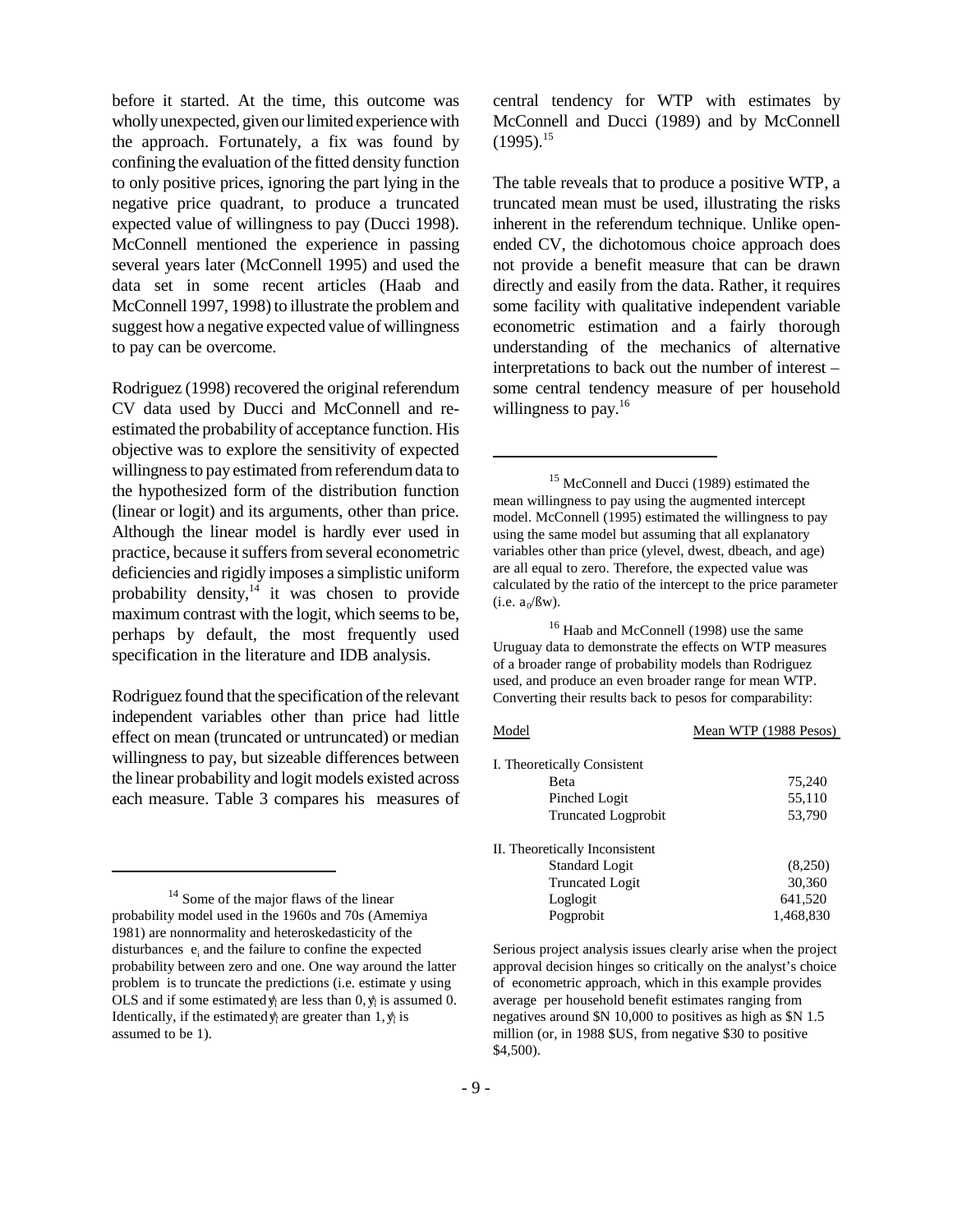| Table 3. Alternative Estimates of WTP from Uruguay Referendum Data            |                                                                                          |                                                                                                                                  |               |                                     |  |  |  |  |  |  |
|-------------------------------------------------------------------------------|------------------------------------------------------------------------------------------|----------------------------------------------------------------------------------------------------------------------------------|---------------|-------------------------------------|--|--|--|--|--|--|
| <b>Estimate of WTP</b><br>per Family per<br>Year <sup>a</sup><br>(1988 Pesos) | Rodriguez<br>Specification <sup>b</sup><br><b>Linear</b><br><b>Probability</b><br>(1998) | Rodriguez<br><b>Specification</b> <sup>b</sup><br><b>Logit (1998)</b><br>(SN11,260)<br>(\$N6,986)<br>$(\$N11,260)$<br>(\$N6,986) |               | <b>McConnell</b><br>Logit $d(1995)$ |  |  |  |  |  |  |
| $C+ (Mean)$                                                                   |                                                                                          |                                                                                                                                  | $($N6,180)^e$ | (SN37,360)                          |  |  |  |  |  |  |
| $C^*$ (Median)                                                                |                                                                                          |                                                                                                                                  | (\$N6,180)    | (SN37,360)                          |  |  |  |  |  |  |
| C'(Truncated Mean)                                                            | \$N34,930                                                                                | \$N16,973                                                                                                                        | \$N16,335     | <b>NA</b>                           |  |  |  |  |  |  |

Notes:

a. The exchange rate in 1988 was \$N330/US\$. Parentheses denote negative amounts.

b. Explanatory variables other than intercept and price were a binary variable indicating whether a municipal beach in the city was the principal recreation spot or not; age of the head of household (continuous); and a binary variable indicating whether the respondent used the beach to be improved by the project (Playa Ramirez) or not.

c. Explanatory variables other than intercept and price were all binary indicating if the household (i) was above the low income level; (ii) planned to use western area beaches in the future; (iii) was beach-going; (iv) age of head less than 60.

d. Evaluation of the model in note c above with all explanatory variables set to zero.

e. Ducci (1988) reports a negative expected value (equal to the median) of \$N -6,196. But McConnell and Ducci (1989), using the same specification of explanatory variables and the same parameter estimates as Ducci (1988) report a mean willingness to pay of  $N + 4,707$ , without explaining how it was calculated. In a personal communication with the authors, Ducci (1998) cleared up this apparent inconsistency. The \$N+4707 represents a truncated mean constructed by calculating WTP for each observation in the sample, assigning a zero WTP to all negative predictions, and then averaging over the whole sample. For the cost-benefit analysis of the project, Ducci actually used a more conservative WTP per household of \$N2309 produced by estimating a log price Logit model (not shown above) and evaluating it at the sample means of the explanatory variables to get a "typical" WTP. If the same log price model is evaluated at each observation and then the average of WTP is taken over the entire sample (rather than evaluating WTP at the sample means of the independent variables), an average WTP of \$N4624 results, which is close to the truncated estimate of \$N+4707from the Logit model in untransformed price.

While academic or research applications usually provide a thorough account of what was done, in commercial applications such as those done by or for the Bank the several steps (survey instrument design and administration, model estimation, function evaluation) required in the referendum approach can pose difficulties and open the door for ambiguities, especially if no reporting is expected from the analyst on exactly how the benefits estimates were derived. The instability of benefits estimated from referendum data, stemming from their sensitivity to econometric specification issues (Halvorsen and Sœ lensminde 1998) is worrisome, and can easily lead to relentless exploration of the data and alternative formulas for expected value of WTP until a benefit level that manages to justify the project is uncovered. The negative expected willingness to pay

phenomenon, while perhaps rare, $^{17}$  only illustrates the more general issue of potentially biased analyst values being imposed via econometric artistry on top of the values expressed by respondents to referendum CV surveys.

 $17$  Ducci (1998) suggests that low acceptance rates at low bid levels, which leads to negative expected WTP values in some model specifications, is a questionnaire design problem that can be detected and corrected in the early stages of survey design by "testing very low and very high prices during focus groups and pilots to make sure the acceptance curve is well centered on prices." Nevertheless, it remains generally true that alternative probability model specifications can produce a wide range of central tendency measures of WTP, even if the negative WTP problem is not present.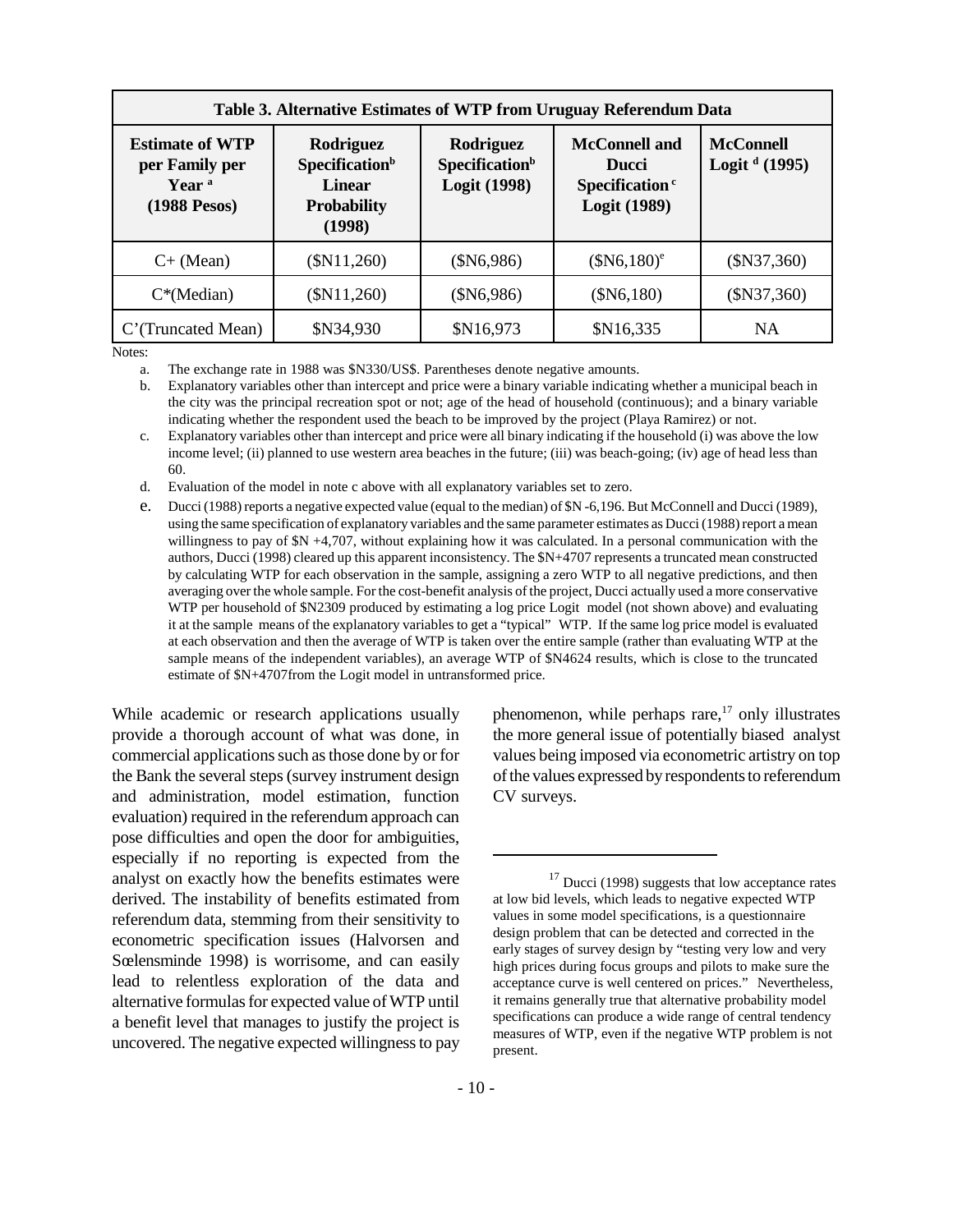This suggests that the desirability of the open ended method, whose use was discouraged by the NOAA panel, should perhaps be reassessed (McFadden 1994), especially in light of the institutional context of project evaluation as done by the Bank and its borrowers (Rodriguez 1998). Alternatively, more thought might be given in the future to nonparametric methods for extracting expected values from referendum data (McConnell 1995, Haab and McConnell 1997), or to estimation approaches that eschew the standard random utility difference model (Hanemann 1984) in favor of an approach that in application is more consistent with theory, particularly that willingness to pay should have a non-negative lower bound and an upper bound no greater than income (Haab and McConnell 1998).<sup>18</sup>

#### **Double-Bounded Referendum: Ardila**

In 1993, in the analysis of the Guaiba Watershed management Program (Project No. 7) Ardila (1993) introduced Hanemann et al's (1991) application of the double-bounded variant of referendum CVM. Rather than just asking respondents whether they would or would not be willing to pay a stipulated amount for a proposed water quality improvement, the double-bounded approach adds a follow-up question, which raises the payment amount for those who accepted the initial proposal and lowers it for those who did not, and asks a follow-up accept/reject question. The advantage of the approach is that at a given sample size it yields a more precise estimate (reduces the variance) of the expected value of WTP. Put otherwise, the sample size (and hence survey cost) needed to achieve a given degree of precision can be lowered by using two plays of the referendum game rather than one.

This approach has occasionally been used since, but it is not possible to determine how often because the descriptions of methods used are very terse in most official project documents. Apparently, however, it has not always met with success, because respondents, who put full faith in the realism of the initial play of the game, become confused and suspicious when the initial offer is altered in the second play (Quiroga, Personal Communication). For this reason, in Project 16 (Lake Managua) only a single-bounded model was fit although doublebounded data were collected.<sup>19</sup>

#### **Valuing Alternative States of the World: Ardila**

One of the major analysis issues revealed by our discussions with Bank staff is that of maintaining consistency between the actual effect of the project on water quality and the outcome that is described and valued in a CVM experiment used to generate project benefits. Obviously, if CVM survey respondents think they are paying for a greater degree of water quality improvement than the project will actually be able to supply, a form of benefits inflation sets in that makes economic justification pro-forma. This can be a "trick" if it is premeditated, or a "trap" if it is the inadvertent result of poor communication between the project economist and the environmental engineers in charge of modeling the project's effect on water quality.

A mismatch between benefits and achievements can also arise from a last-minute scaling back of project objectives because of, say, financial constraints, after the CVM exercise had already been conducted for the original, more ambitious, design. It can also be a product of CVM benefit estimation for the

 $18$  Creel (1998) sounds a more optimistic note by demonstrating that the marginal expected value of willingness to pay, truncated from below at zero and from above at a maximum that drives the probability of acceptance to zero can be consistently estimated from the simplest possible logit model (intercept and price parameters only) providing the bids are spread uniformly between the upper and lower bounds, the upper bound is known a-priori, and the acceptance probability is integrated only up to the upper bound in calculating the mean.

<sup>&</sup>lt;sup>19</sup> Alberini et al. (1997) present modeling strategies to detect the possibilities of random response shocks, structural shifts in WTP, and heteroskedasticity between and within the responses to dichotomous choice CV surveys with follow-up questions. The final WTP result will depend on the analyst's acumen, since "Ultimately, the decision as to which model specification is most appropriate should be based on the *researcher's judgement* about the possible incentives generated by the particular CV survey instrument being analyzed" (p. 323, emphasis added).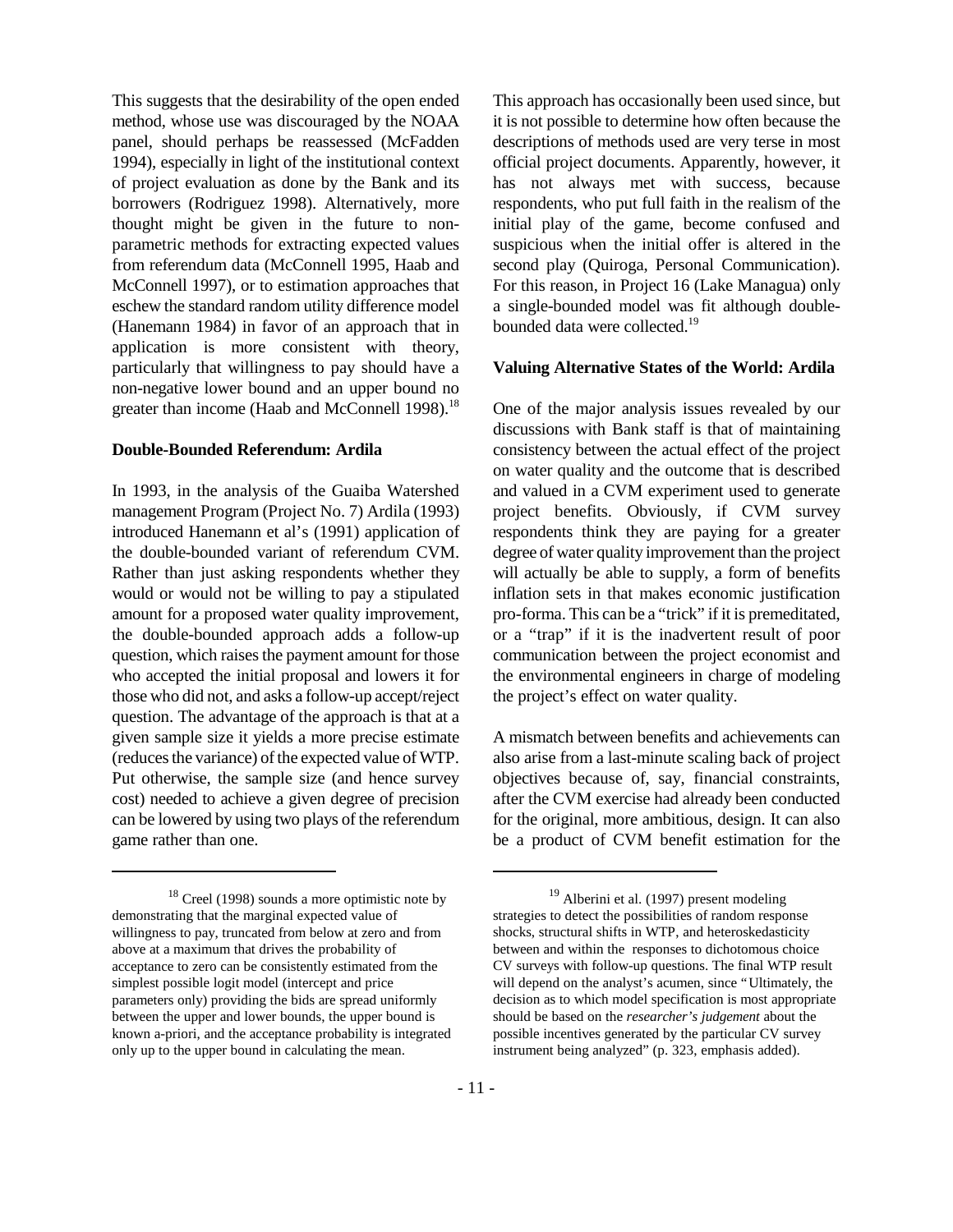ultimate outcome of a long-term, multi-stage program, of which the IDB-financed project is just a part or a first stage.

One way to deal with this potential problem is to anticipate it by conducting several independent CVM surveys to value alternative "states of the natural world" to rough-out a step-wise approximation to benefits as a function of varying levels of AEQ. The analyses for the Rio Bogota Wastewater Treatment Plant and the Basic Sanitation Program for the Guanabara Bay Basin projects in Colombia (Ardila, personal communication) attempted this. Another route is to conduct contingent choice experiments to produce continuous value functions for the various water quality attributes the project effects (an approach described in the literature by Mazotta et al. 1998, and Adamowicz et al. 1998, but never employed by the IDB in project analysis).<sup>20</sup>

When the analyst must improvise to correct for a mismatch, Ardila's analysis of the Guiaba Watershed Management Program suggests a quick and dirty way out. Figure 1 below displays the calculation done for two treatment plants that will be built to improve the quality of the Gravati river in Brazil. The CV benefits are associated with a state of the world (Level II quality designation which basically amounts to water fit for contact recreation–e.g. swimmable quality) the project will not attain overall, but only for a few hundred meters along selected stretches.

To reconcile the project's limited achievements in the first stage with the ultimate Level II goal of a multistage program, the benefits of the entire program were scaled back using a linear approximation to the concave, unknown total willingness to pay function for water quality, indexing Level II as 100% improvement. This linearization by definition understates benefits, assuming diminishing marginal willingness to pay. As shown in the Figure, the PV of known costs (\$4.75 million) would just offset benefits if water quality improved from the baseline polluted condition by 11%. However, water quality model runs forecast a weighted average quality improvement of 27% could be achieved by the project, which suggests gross discounted benefits of at least \$11.5 million, or net benefits greater than \$6.75 million (US\$11.5 million minus US\$4.75 million).

#### **Combined Methods: Niklitschek and Leon**

The work of IDB economists Niklitschek and Leon (1996) shows how to obtain an estimate of the total value of rehabilitating a recreational resource by combining hypothetical market and observed direct recreational use information. The authors demonstrate the approach by estimating an econometric model from survey data on value and use of ocean and bay beaches in a major metropolitan area in Latin America. Their technique allows use and non-use values to be distinguished. The integrated econometric model can be evaluated to compute the effects of a beach carrying capacity constraint in terms of the equilibrium entry fee it implies, the reduction in household benefits it imposes, and the potential revenue that can be collected under a fee regime rather than unrestricted access. It should be acknowledged that much simpler routes to benefits were actually taken in analyzing the project for which the data were collected; Niklitschek and Leon's published article went far beyond what normally can be expected or is found in applied project analysis.

 $20$  Malarin and Vaughan (1998) illustrate how it *might* be applied to assess environmental damages of solid waste landfills using a didactic integer programming model for optimal site selection.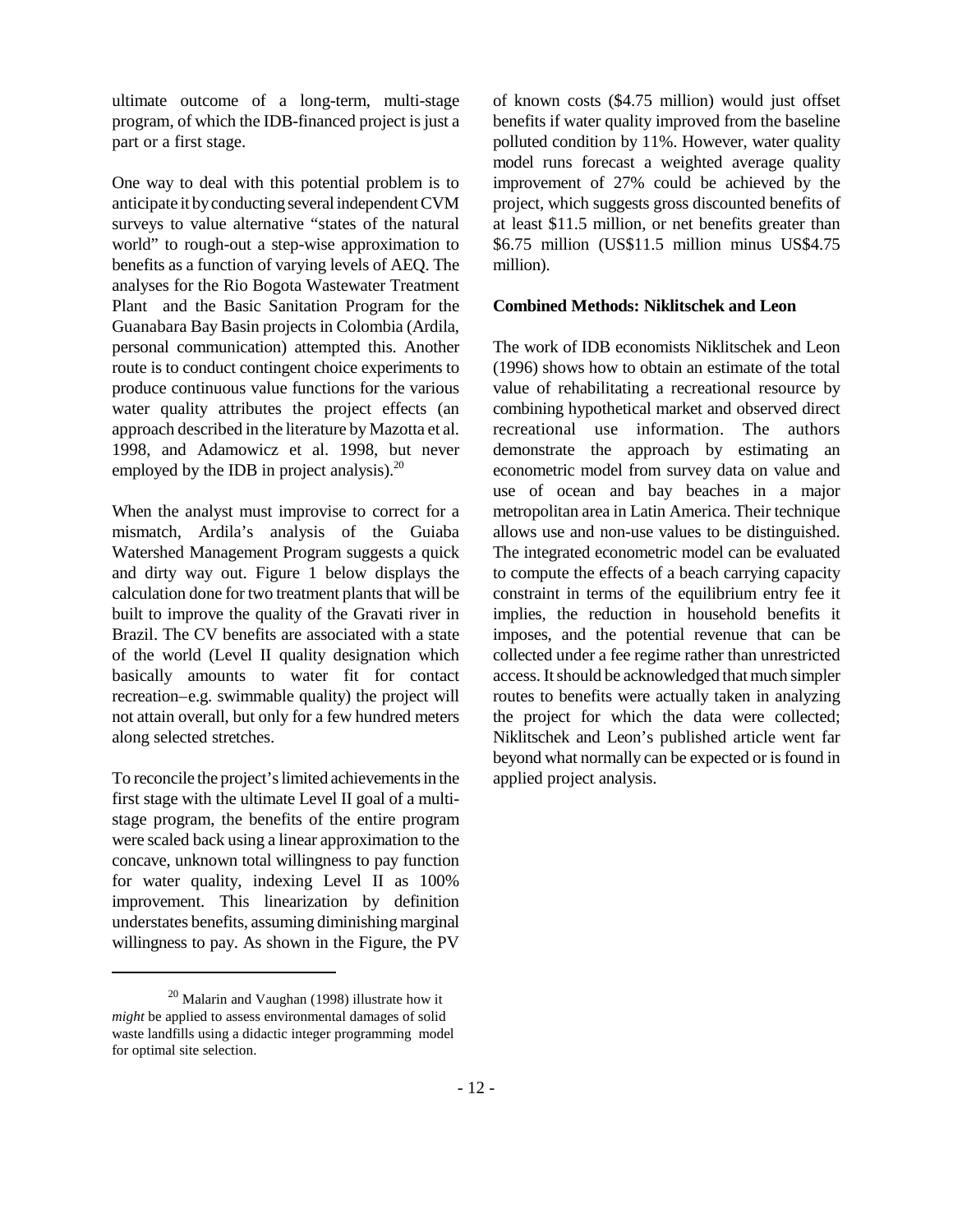



#### **Introducing Hypothetical Choice Questions to Augment Information: Ardila and Provencher**

The analysis of two projects (recreation in Mexico City and potable water in the Family Islands of the Bahamas) required the introduction of contingent choice (rather than value) questions to generate the information required to estimate willingness to pay.

In the case of Mexico City, the problem was framed as a contingent travel cost model in which respondents were asked the number of trips they would take to new proposed parks, given the availability of existing alternatives. Hypothetical entrance fees to the new park were varied to identify price effects. Estimation was done following conventional practice for travel cost surveys conducted at the point of origin (i.e. many respondents do not intend to visit so Tobit estimation is required) and willingness to pay was estimated following procedures suggested by Hellerstein (1992).

In the case of the Family Islands, the proposed project would improve the quality of potable water being provided to households by reducing salinity and increasing pressure. Most households currently receive poor service but their consumption is metered and they pay the same increasing block rate tariff. To avoid problems created by small price variability and to obtain information on the impact of higher quality water, Ardila and William Provencher of the University of Wisconsin designed a survey asking a hypothetical question: *If water of a particular quality (i.e. salinity and/or system pressure) were provided at a given average price would the household consume more water than it currently does?*

A maximum likelihood formulation for demand estimation combined information from actual consumption (i.e. household price/quantity pairs and socioeconomic characteristics) and the yes/no answer to the hypothetical quality question. Although the small size of the survey precluded obtaining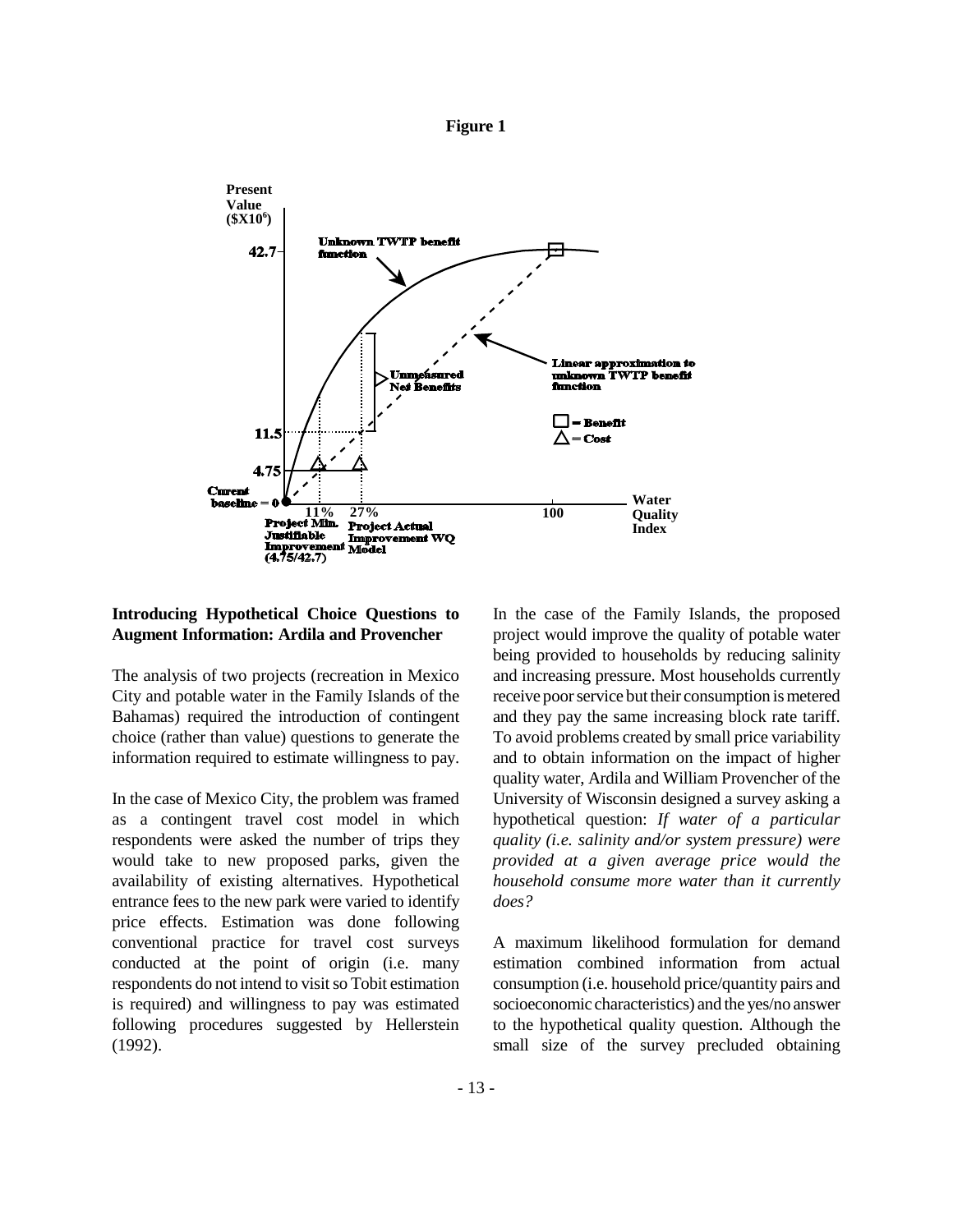statistically significant results in this application, it is believed that some variant of this approach could render positive results in the future.

#### **Sensitivity Analysis**

Most of the sensitivity exercises conducted have been of the standard decision reversal type, taking key variables like investment cost, operation and maintenance cost, benefits en toto or by category, rate of population growth, postponement, etc. and asking what percentage changes in baseline costs and benefits would drive the economic rate of return (EIRR) below 12% (or make net present value negative at a 12% discount rate). Along a similar line, sometimes arbitrary changes in the same variables have been posited and their effect on EIRR reported. These approaches give a rough, subjective impression of whether the project's economic viability is robust to "small" changes in cost and benefit streams or the variables underlying them, taken one at a time. It does not define what "small" is, nor does it consider the possibility of the joint occurrence of several unfavorable events.

In our water project sample, there are three innovative analyses that go beyond this conventional sensitivity approach; two that explicitly incorporate the variance in statistically estimated benefits to construct a probabilistic statement about the magnitude of the benefit streams, and one that undertakes a full Monte Carlo risk analysis.<sup>21</sup>

#### **The Distribution of Benefits: Ardila and Savedoff**

In the economic analysis of the Guaiba Watershed Management Program, a sensitivity analysis was performed using the empirical distribution function of expected benefits. As explained in Ardila 1993, this distribution was generated from the econometric estimate of a logistic probability of acceptance function estimated from survey data positing a referendum offer to supply improved environmental quality over a range of payments. The probability of acceptance function can be transformed into an expression for the expected value of willingness to pay, which depends on the parameter estimates of the logistic that are random variables. Repeated evaluation of this expected willingness to pay function over a large number of draws from the distributions of the parameter estimates (holding the explanatory variables fixed at representative levels) produces a bootstrap estimate of the empirical distribution function of expected benefits per household. With this empirical household benefits distribution in hand, sensitivity-type statements can be made about the probability of aggregate benefits being above the critical value required for project acceptance.

The report on the Basic Infrastructure and Sanitation Program in Fortaleza also contains information on the EIRR under reductions in per household benefits of one and two standard deviations. Unlike the Ardila (1993) bootstrap approach, the variance of willingness in this case was approximated with a first order Taylor series expansion (Savedoff, personal communication and Savedoff 1992). Although this innovation antedated the Ardila application, which was undertaken independently, the 1992 Fortaleza economic analysis background paper was not widely distributed, and did not elaborate on how to derive and apply the technique. Analytical and programming details on both the delta (Taylor series) and bootstrap methods for generating the empirical distribution of willingness to pay are carefully elaborated in Hazilla (forthcoming).

<sup>21</sup> While risk analysis was performed for in the economic feasibility analysis of at least two other projects in our sample (Project Nos. 2 and 10 in the Annexes), it was not discussed or referenced in the official project documents we used to characterize the technical and economic project appraisals (see footnote 1 above). The omission of any systematic discussion of project risk suggests that there may be some difficulties in communicating Monte Carlo results to decision makers who are not familiar with the technique, or, more speculatively, that some decision makers prefer unqualified "bottom line" answers unencumbered by subjective probabilistic assessments of the likelihood that expectations will, in fact, be realized.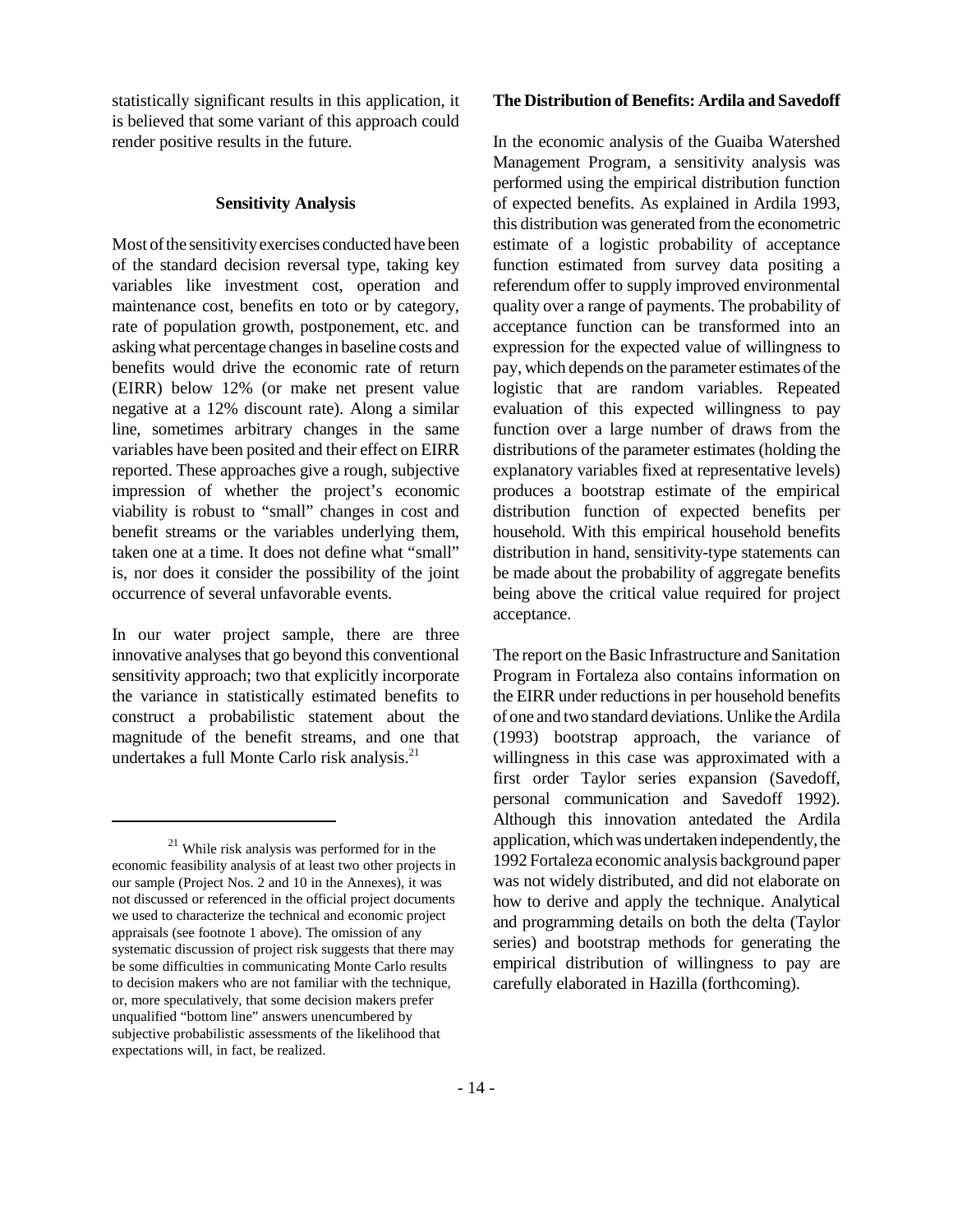#### **Risk Analysis: Darling, Gomez and Niklitschek**

Monte Carlo risk analysis was creatively employed by Darling et al. (1993) to assess the net benefits of a Barbados South Coast Sewerage Project. While willingness to pay estimates for a public sewer system were available from a contingent valuation exercise, they alone were insufficient to justify the project. Other important categories of benefit involving losses in producer surplus in tourism and fisheries that would be avoided through the project's beneficial effects on coastal water quality and coral reef condition were more difficult to quantify precisely with the data available. Therefore risk analysis was used to generate EIRR and NPV distributions due to lack of information on the empirical relations between water pollution control/coastal water quality and reef condition; fisheries productivity, beach erosion and tourism visits.

Excluding benefits from avoiding tourism declines, but including cost savings from not having to invest in and operate private sewage disposal systems, domestic willingness to pay for cleaner coastal water, health costs avoided due to reduced exposure to contaminated coastal water, fishery benefits and prevention of beach erosion produced a range for the EIRR from -0.2% to 6.6%, and a modal value of about 4%. This range is below the Bank's 12% cutoff. The permanent decline in tourism avoided by maintaining coastal water quality required to raise the IRR to 12% and justify the project was then calculated in a second "what if" step. Without the project, tourism on the whole island would have to decline by 4% to 7% once and for all due to coastal pollution (or, alternatively 10% to 17% in the South Coast only) to raise the EIRR to 12%. The analysis concluded that, given the possibility that without the project the tourism decline could be even greater than 10%, the project's economic feasibility was highly probable.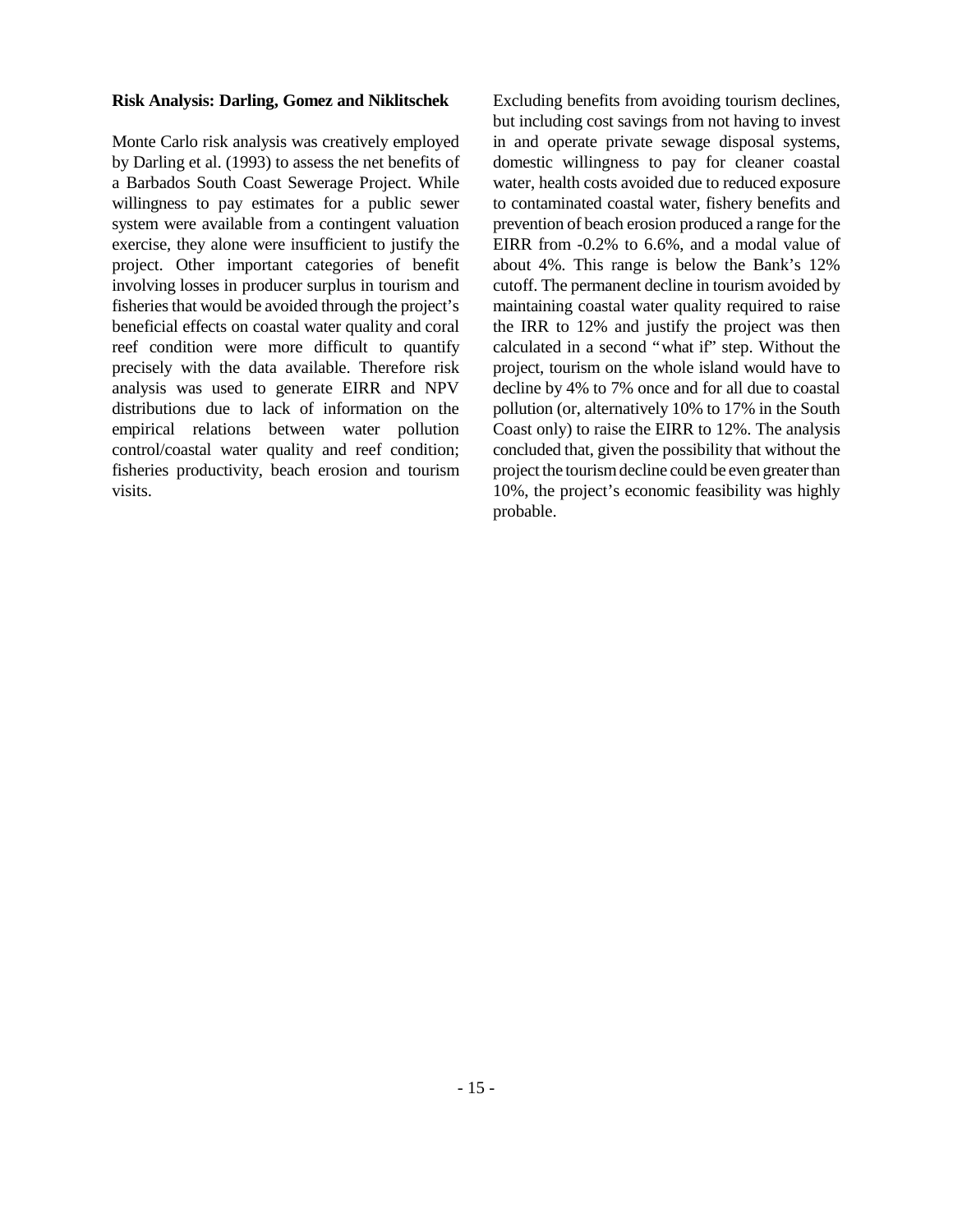### **Broad Lessons Learned from the Review**

In the project analysis context, it is important to recognize that benefits estimation is only one facet of project design; the Bank also has to assure the technical and financial integrity of its projects. Thus, economic benefit estimation methods cannot be viewed in isolation from their purpose–project analysis– nor can scarce project design and development resources be allocated to benefits estimation to the exclusion of all else. Staff economists have many other things to worry about besides benefits estimates (Vaughan et al. 1993). In fact their responsibilities include a host of other administrative and team management activities extending beyond economic analysis, which makes it difficult to stay abreast of cutting edge methodological developments. These realities may partly explain why no examples of the use of nontraditional stated preference methods were discovered in this review. Rather, two sorts of concerns fall out of the accumulated IDB experience with the economic analysis of water quality improvement investments; broad questions related to the definition of the problem setting and specific issues related to working within that setting, once it has been defined.

#### **Analysis Scope**

Paramount among the broad questions is defining the scope of the analysis in the sense of going beyond the immediate project to incorporate the objectives and actions of the longer range program it fits into. Here, we run into the challenges raised by multi-stage programs, particularly whether they can be structured to optimally define the time-phasing for investments that improve AEQ. Temporal scope has an analogue in spatial scope; which involves representing the natural world and the discharge behavior of non-point and point (domestic, commercial and industrial) sources that affect natural world conditions in a basin, and choosing among many ways to improve AEQ, of which any particular project may be but a part. Setting the time dimension aside, that implies integrated empirical modeling strategies that consistently meld and mimic economic and natural world conditions to produce static recipes for the optimal (or efficient) allocation across space of discharge reductions and the public investment part of the total package. Combining the temporal and spatial dimensions to solve for the regional least-cost or net benefit maximizing investment packages over a long planning period of twenty years or more, given assumptions about growth and change (both economic and demographic), is the broadest, and most difficult, problem statement of all.

Most of the projects reviewed do not engage in such heroics, although some have tried to do static regional least cost analysis, a few have tried to explore alternative investment time phasing scenarios, and some have attempted to evaluate the net benefits of alternative levels of treatment, but not on a consistent basis. Usually, the focus of the rest has been much narrower, so the issues that arise pertain mainly to ways to work within that more restricted setting, which could be characterized as a "project-by-project" approach.

#### **Analysis Technique**

Even within the ad-hoc single project approach, ambient environmental quality (AEQ) simulation modeling is critical for establishing the degree of ambient water quality improvement attributable to the project and identifying where the benefits will be registered. If the project treats only domestic wastewater, and industrial dischargers are not obliged to connect to the public sewer system, the project's effects must be separated out from what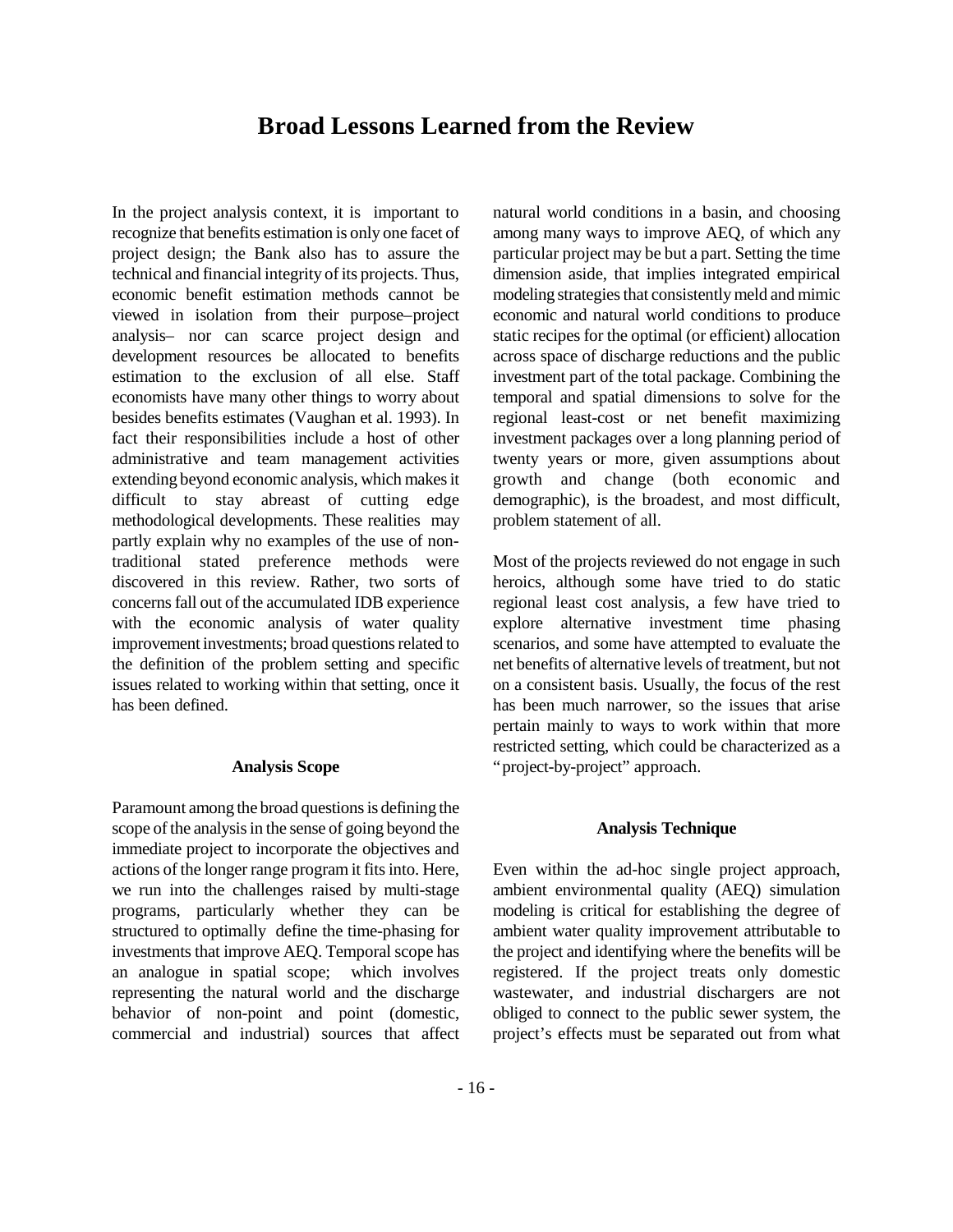else is going on (in particular, the effects of other dischargers). To achieve a consistent match between physical project impacts and their valuation, AEQ models are an essential ingredient in project appraisal and a necessary condition for realistic economic analysis (either least cost or benefit-cost). One could easily argue that efforts in this area are as critical to good project design as reasonable benefits estimates produced via CVM, traditional or not.

The decision about which benefit estimation method to use in general seems to have come down pretty firmly on the side of stated, rather than revealed, preference approaches.<sup>22</sup> Having said that, however, it is still true that several specific issues remain. Most important, the predicted natural world effects of a water quality improvement project must be matched with the benefit scenario(s) portrayed in a CVM survey used to generate gross benefits. Many of the projects reviewed produce rather modest AEQ improvements because they work on a very degraded baseline under a hard budget constraint. While CVM may be able to accurately detect WTP for very modest improvements, very few "multiple states of the world" CVM exercises have been done by the Bank in order to verify that belief or help decide on the extent of treatment and AEQ improvement. Rather, benefits estimates for the program en toto sometimes have had to be scaled back to produce the benefits of less ambitious specific project components.

Benefits transfer based on CV results has been uncommon in Bank applications. But, some specific investment project analyses have used ad-hoc transfers to, for instance, apply WTP estimates based on surveys taken in one part of a metropolitan area to other non-surveyed neighborhoods. Global multiple works programs involving many investment projects in many cities have sometimes based benefits on a sample from a few cities, because the cost of doing valuation surveys in every metropolitan location would be prohibitive.

By beginning to systematically collect CVM benefit estimates in a data base the Bank could, after enough observations accumulate, undertake a statistical meta-analysis. It would relate benefits per household to the type of benefit (i.e. sewer connection, general ambient water quality improvement etc.), the magnitude of change being valued, the average income level and other socioeconomic characteristics of the respondents and the characteristics of the method used (e.g. open ended, single bounded or double bounded CV, hedonic analysis, etc.). The estimated benefit function could be used as a benefits transfer shortcut for pre-feasibility screening, environmental impact damage assessment, and global multiple works project valuation.

Finally, sensitivity analysis has been handled in routine fashion in most IDB water quality projects.<sup>23</sup> But, some of the innovative applications mentioned above suggest that these projects are inherently uncertain because the natural world is not deterministic and because benefits estimates are random variables rather than fixed values having zero variance. While perhaps out of fashion among practitioners of economic project analysis, risk analyses can be constructed that incorporate information on the distribution of benefits as well as historically derived information on cost and execution performance to show their separate and combined effects. Again, efforts along this line may improve decision-making in the Bank as much or more than an exclusive focus on CVM techniques

 $22$  In commenting on an earlier draft of this paper, Ducci (1998) succinctly put the Bank's experience with CV and hedonics in perspective: "Survey data for hedonics is much cheaper than CV as the latter requires focus groups, pilots, better trained interviewers, etc. We usually quote CV surveys at US\$25 per questionnaire, while a comparable hedonic might be US\$15 per questionnaire. It used to be, however, that the time spent in the econometrics of hedonic models was large (to be able to torture the data to provide a decent coefficient) while for the CV a simple logit was sufficient. Nowadays the econometrics of CV has also grown, with double bounded models, Monte Carlo simulations or bootstrapping for variances, and other novelties. In the end hedonics is much cheaper but more unreliable with respect to whether you will be able to get a usable result."

 $23$  This is true more generally across sectors. See Vaughan et al. 1993.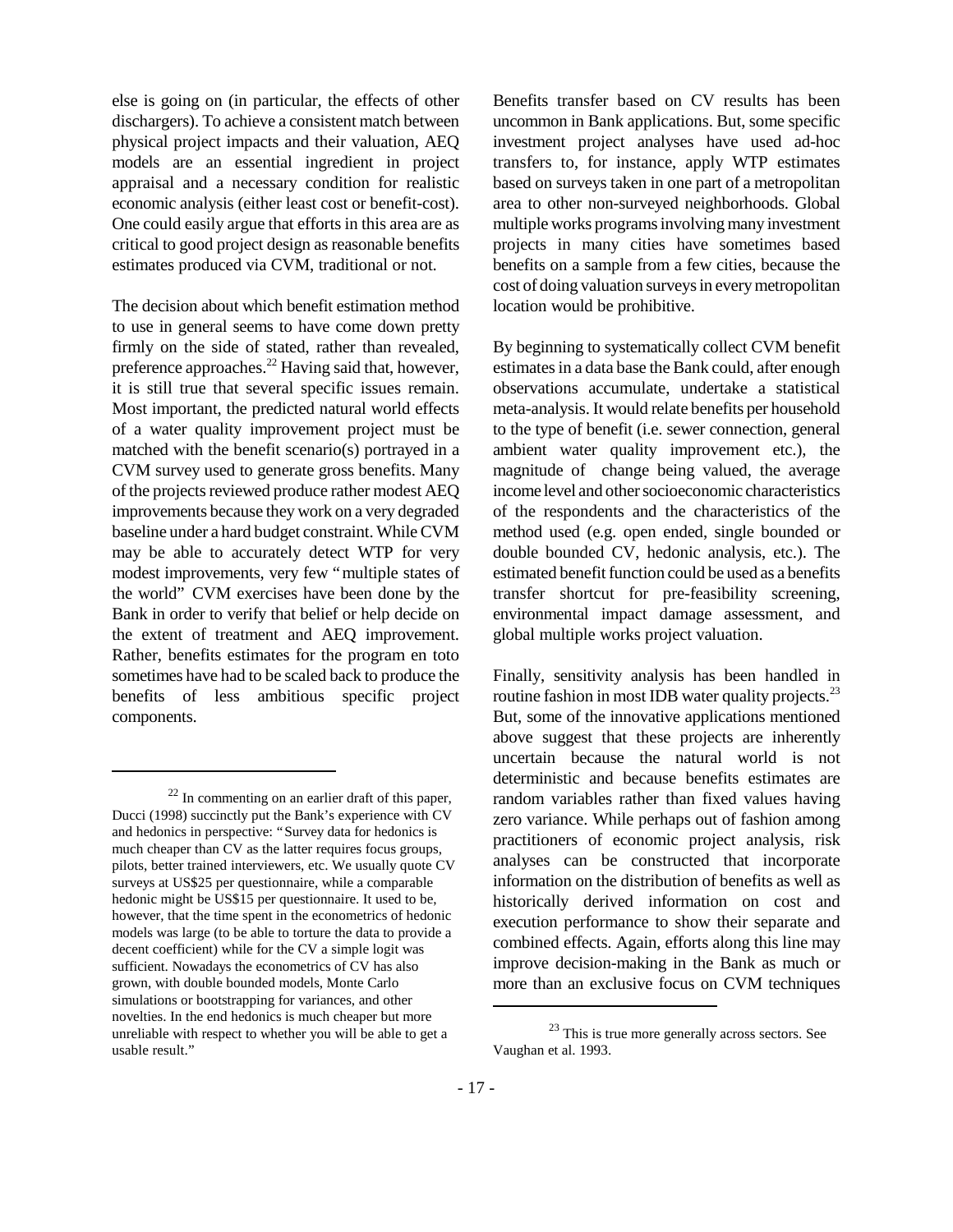ever could. They can provide a more realistic view of project promise and risk than the traditional touting of a single (NPV or IRR) number, with its

misleading aura of exactitude and the bottom line, take it or leave it attitude that a false sense of precision inspires.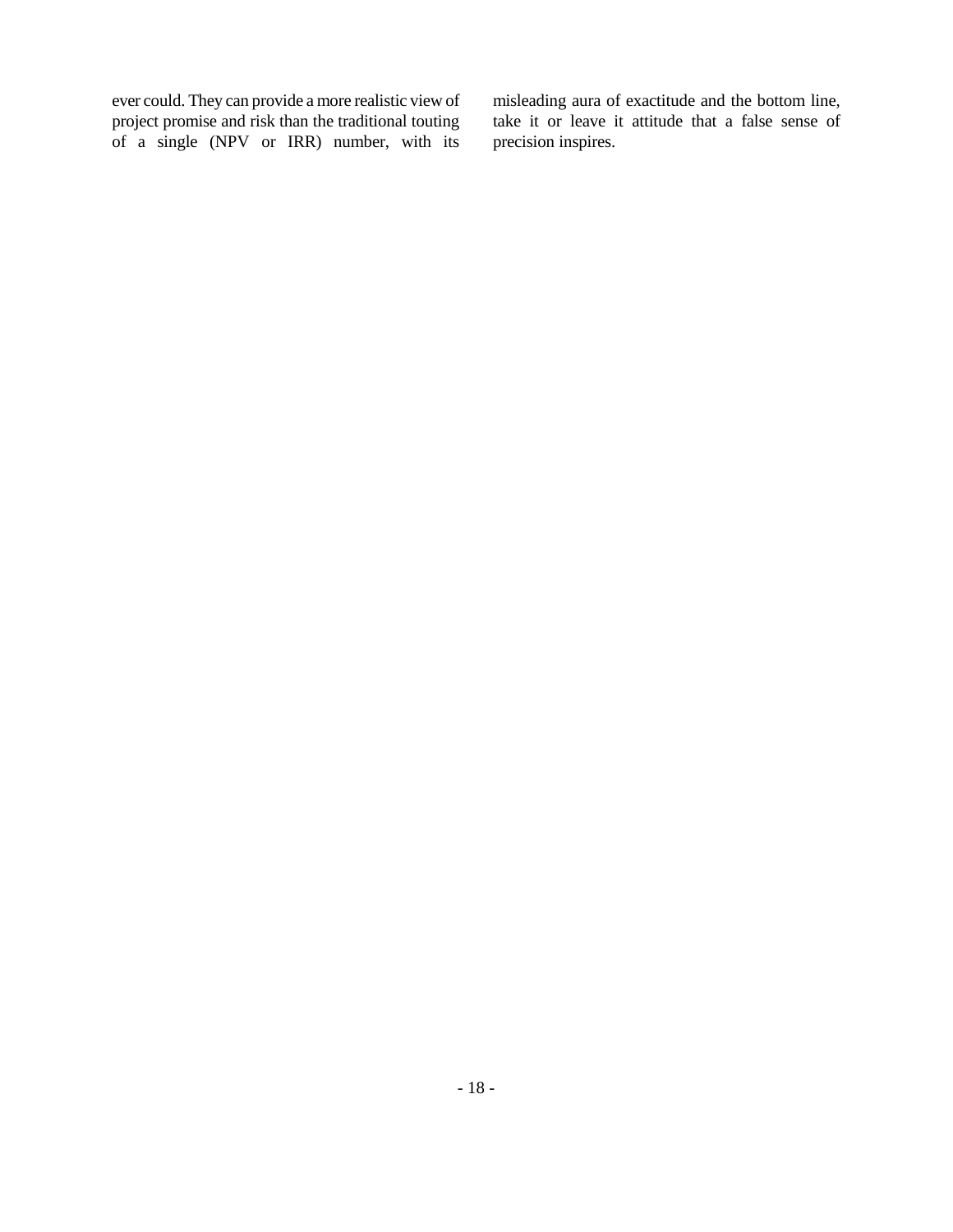### **Concluding Observations**

#### **The IDB Context**

The IDB is a financial, not a research institution. While it does finance research activities undertaken in its borrowing member countries, the main use of CV for its own purposes is to establish the economic viability of the investment projects it approves for financing. Therefore, the Bank tends not to engage in very early testing of frontier, innovative techniques or in developing them on its own. Instead it adopts, adapts and disseminates new methods once it can be reasonably established that they are as good or better than the existing approaches it customarily uses. For example, even in the late 1980s CV was just moving from an experimental, prototype approach into an initial implementation stage (Mitchell and Carson 1987). But, at that time, after some trial experimentation with CV in ex-post analysis, the Bank moved fairly quickly to apply CV on a more routine basis in ex-ante analysis once its advantages over other approaches in project analysis (like hedonics) became clear.

If this paper had been prepared ten years ago, and had the topic been conventional CV, the Bank would not have had much to say. Now it does. Ten years hence, we may have acquired the experience with non-traditional CV methods that we currently lack. But for that to happen pressing needs or genuine opportunities for Bank applications must arise that cannot be satisfactorily handled using the more familiar "standard" methods. We can only speculate what these might be.

In the water quality context, a closer look at contingent choice (Mazotta et al. 1998), contingent ranking or multiple scenario methods (explored some years ago in Smith and Desvouges 1986) may be worth reconsidering in cases where an approximation to a benefits function rather than a benefits point or single state of the world is desired to sort out local

from global project design optima. The valuation of public preferences regarding controversial IDB investments that may impose non-monetized damages on surrounding communities is another potentially important application area, as demonstrated in Malarin and Vaughan (1998), which draws on the innovative work of Swallow et al. (1992, 1994) and Opaluch et al. (1993). Other possibilities are less clear. Some may stem from IDB support for attempts to place values on interventions in multiple problem areas or media (air pollution, water pollution, solid waste disposal, protected area preservation) to facilitate environmental priority setting at the national and local levels in its borrowing member countries.

In sum, are opportunities for the application of nontraditional CVM techniques important to economists at the IDB? Certainly, but mainly in situations where tried and true methods, for whatever reason, can't be applied. Realistically, from the agency perspective, everyday practitioners tend to exercise caution when the academic literature provides no clear path.<sup>24</sup> Under these circumstances there is a serious downside risk to hasty innovation; using unproven techniques when millions of dollars are at stake can

<sup>24</sup> Adoption of innovations from the world of research is made more difficult for everyday practitioners when the alternative routes are many and the path through them unclear. However, we do not mean to suggest that *research* on stated valuation approaches should be bound by a straightjacket of rules and approved protocols that stifle innovation and progress. Randall (1997) forcefully argues that the NOAA panel guidelines for CV did not usher in a new era of standardization. Rather, he believes an era of experimentation and a proliferation of methods has begun which is likely to have more desirable consequences than a "narrowly standardized and stylized CV method". While standardization may not encourage creativity, it is comforting and even desirable in bureaucratic settings because, if it clearly defines what is minimally acceptable, in so doing it clarifies what is bogus and therefore cannot reasonably be believed, accepted or supported.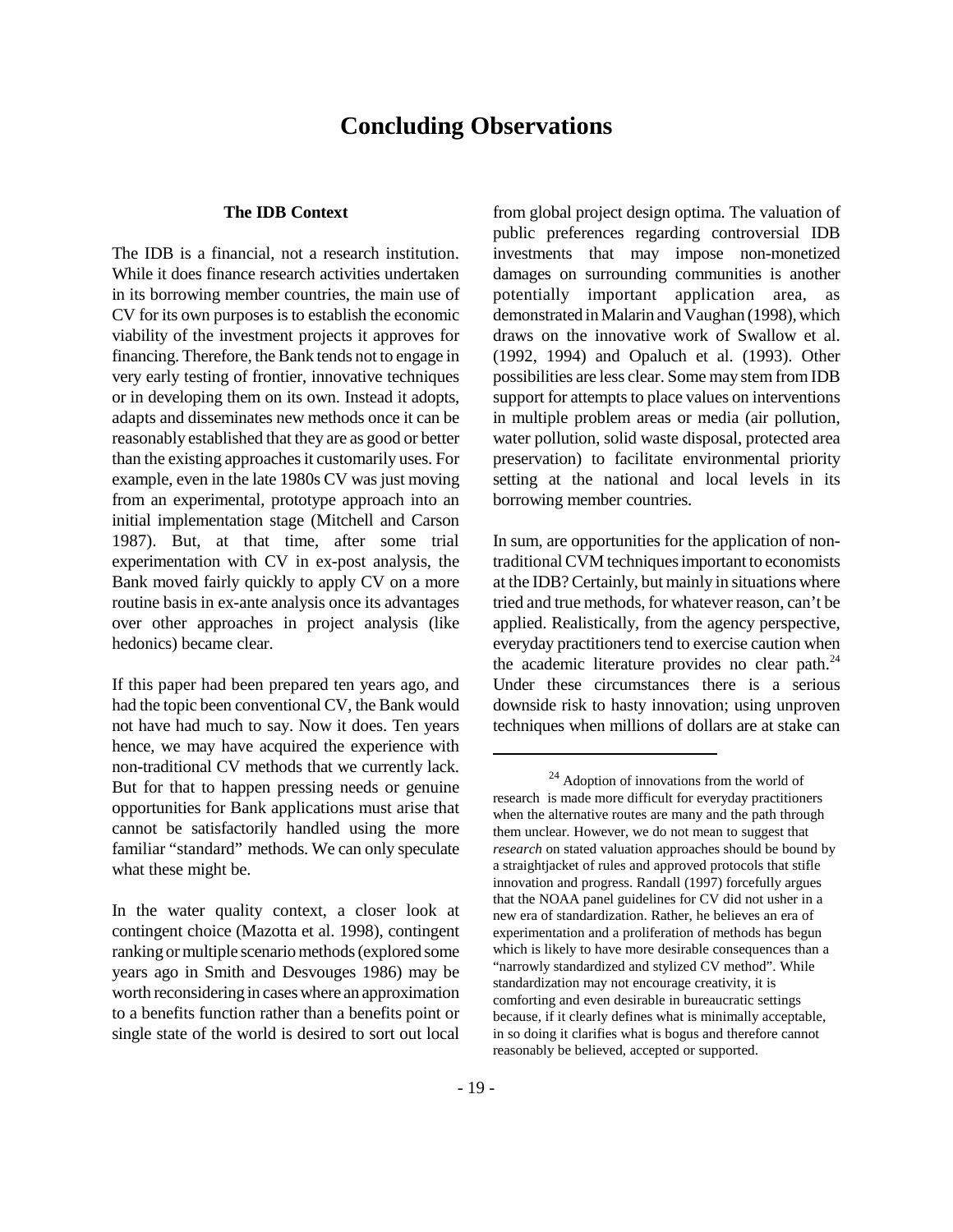endanger the welfare of the client and the reputation of the analyst. However, there are several economic analysis challenges that have not yet been satisfactorily met, and some of the answers may come from newer or better methods.

#### **Emerging Needs**

The successful incorporation of economic analysis criteria into the appraisal of environmental projects has in part been responsible for the emergence of new, more complex projects in this field. These new projects pose new challenges to project economists and, at the same time, they have revived some old controversies. Some of the main areas of concern are:

y Economic analysis deals not only with a yes/no decision on funding a particular project, but also with identifying the most desirable project scale and design features (e.g. for a wastewater treatment plant, how big the project should be in flow terms and what some of its main design characteristics should be in terms of the degree of residuals removal and the type of treatment). Our ability to provide better answers to some of these questions hinges on the possibility of having willingness to pay functions that are sensitive to varying levels of several quality attributes. Estimating these functions can be a more expensive and complex problem than obtaining a single value for a particular quality level.

- y Closely related to the previous theme is the question of what is the best initial stage for a project that may be too expensive to be accomplished in a single step. This question is important not only in the time dimension (i.e. how big should the first stage be and when should it start) but also in the space dimension (i.e. where should we locate the first wastewater treatment plant for a large city?).
- y As environmental projects have become more complex, it is understood that they must deal with the multiple dimensions of so called environmental goods, so economists at the Bank face the difficult tasks of valuing attributes and alternative combinations of attributes rather than single packages. For example, in the case of water pollution control, the typical question is how much money and effort should be devoted to solve pollution problems associated with dissolved oxygen deficits as opposed to problems posed by a number of toxic substances.
- y Countries in the region have stepped up their efforts to solve environmental problems and have started using direct survey valuation techniques. But, the danger exists that the perceived simplicity of applying stated preference surveys and obtaining economic values from them could lead to casual use, or even significant misuse and misleading answers. Therefore, efforts to generate application guidelines (e.g. Ardila, 1993; Hazilla, forthcoming) and make them widely available are urgently needed.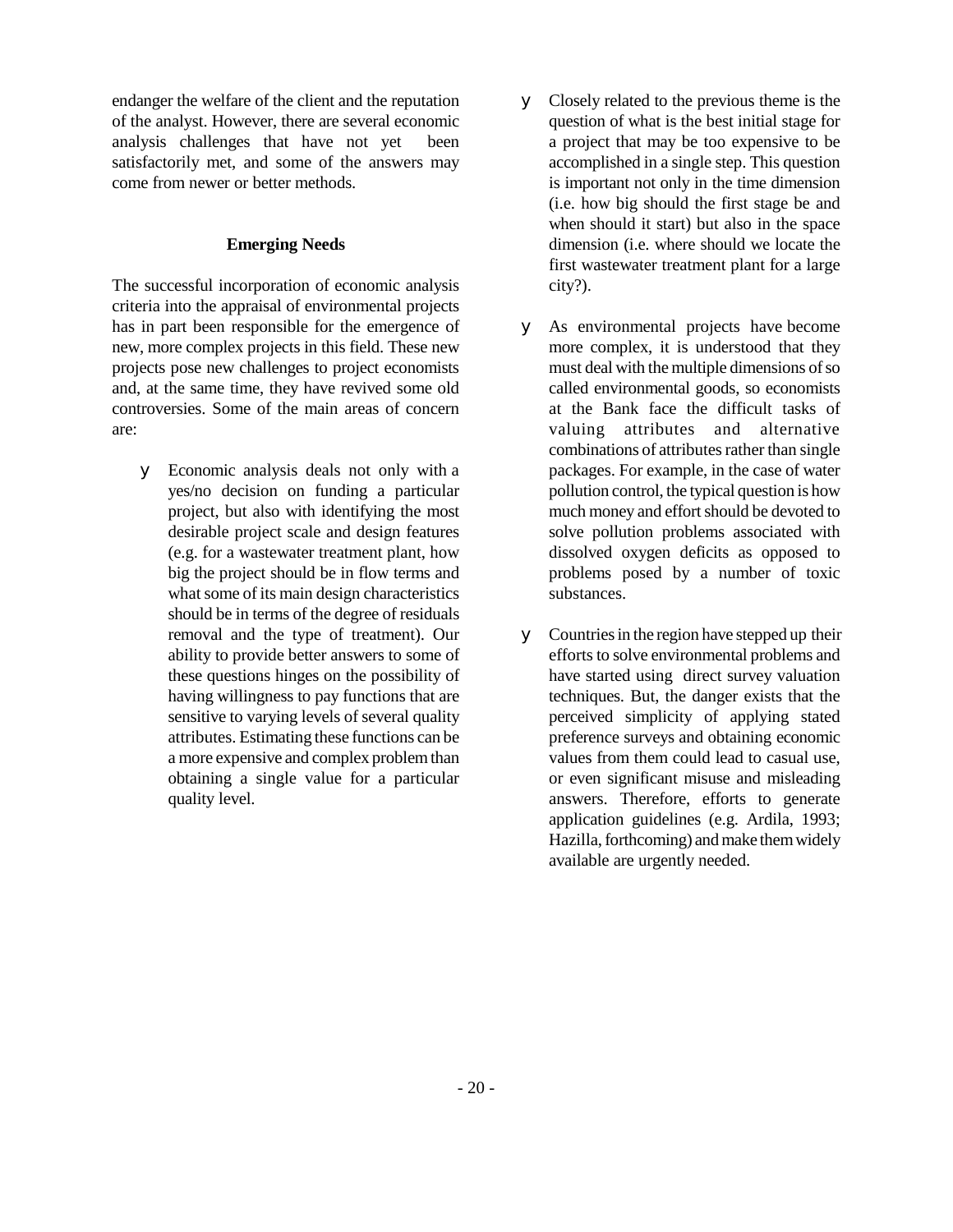| <b>PROJECT#</b>                                       |                  | 2              | 3         | 4        | 5        | 6         | 7         | 8                      | 9              | 10              | 11             | 12       |
|-------------------------------------------------------|------------------|----------------|-----------|----------|----------|-----------|-----------|------------------------|----------------|-----------------|----------------|----------|
| <b>COUNTRY</b>                                        | AR               | AR             | <b>BA</b> |          | BR BR    | <b>BR</b> | <b>BR</b> | CO <sub>1</sub>        | CO             | CO <sub>1</sub> | EC             | EC       |
| <b>APPROVAL YEAR</b>                                  | 93               | 97             | 92        | 92       | 92       | 93        | 93        | 93                     | 97             | 98              | 90             | 94       |
| TYPES OF WATER BODIES AFFECTED <sup>a</sup>           |                  |                |           |          |          |           |           |                        |                |                 |                |          |
| <b>Freshwater Streams/Rivers</b>                      | 1                |                | $\theta$  |          |          |           |           |                        |                | $\theta$        |                |          |
| Lakes/Reservoirs                                      | $\overline{0}$   | $\overline{0}$ | $\theta$  |          |          | $\Omega$  |           | $\Omega$               | $\theta$       | $\theta$        | $\overline{0}$ | $\theta$ |
| <b>Coastal Marine Waters/Bays/Estuaries</b>           | $\overline{0}$   | 0              |           |          | $\Omega$ | 1         |           | $\boldsymbol{0}$       | $\mathbf{0}$   |                 | 0              | $\theta$ |
| Groundwater                                           | $\boldsymbol{0}$ | $\overline{0}$ | $\theta$  | $\theta$ | $\Omega$ | $\Omega$  | $\theta$  | $\theta$               | $\Omega$       | $\theta$        | $\overline{0}$ | $\theta$ |
| <b>COMPONENTS</b> <sup>a,b,c</sup>                    |                  |                |           |          |          |           |           |                        |                |                 |                |          |
| Potable Water                                         | $\Omega$         | 0              | $\theta$  | $\Omega$ | 0        |           | 0         |                        | $\Omega$       | $\Omega$        |                |          |
| <b>Flood Control</b>                                  | 1                |                | $\theta$  | 0        | $\Omega$ | $\Omega$  | $\Omega$  | $\Omega$               | $\Omega$       | $\Omega$        | $\Omega$       | $\Omega$ |
| Sewer/Drainage                                        | $\theta$         |                |           |          |          |           |           | 1                      | $\Omega$       |                 |                |          |
| Deepwater Outfall                                     | $\theta$         | $\overline{0}$ |           |          | 0        |           | $\Omega$  | $\theta$               | $\overline{0}$ |                 | $\theta$       | $\Omega$ |
| Pretreatment                                          | $\Omega$         | $\overline{0}$ | $\theta$  |          | $\theta$ | $\theta$  | $\Omega$  | $\theta$               | $\Omega$       |                 | $\overline{0}$ | $\theta$ |
| <b>Primary Treatment</b>                              | $\theta$         | 0              |           | 0        | $\Omega$ |           | $\theta$  | $\Omega$               |                | $\Omega$        | $\theta$       |          |
| <b>Secondary Treatment</b>                            |                  | 0              | $\theta$  | $\theta$ |          |           |           |                        | $\theta$       | $\theta$        |                | $\Omega$ |
| TOTAL NOMINAL ORIGINAL COST<br>(Million Nominal US\$) | 280              | 500            |           |          |          |           |           | 73 266 900 793 220 232 | 125            | 40              |                | 57 170   |

### *Annex 1 : CHARACTERISTICS OF THE SPECIFIC INVESTMENT PROJECTS*

#### **NOTES:**

a. 1= yes; 0=no or unclear

b. Highest level of treatment indicated as 1if all plants have the same technology (e.g. primary plus secondary is scored 0 for primary, 1 for secondary). If several treatment plants are built with different technologies, both primary and secondary are indicated as 1.

c. Projects 4, 10, 17 and 18 use an existing underwater outfall.

d. Total Project costs include components other than treatment costs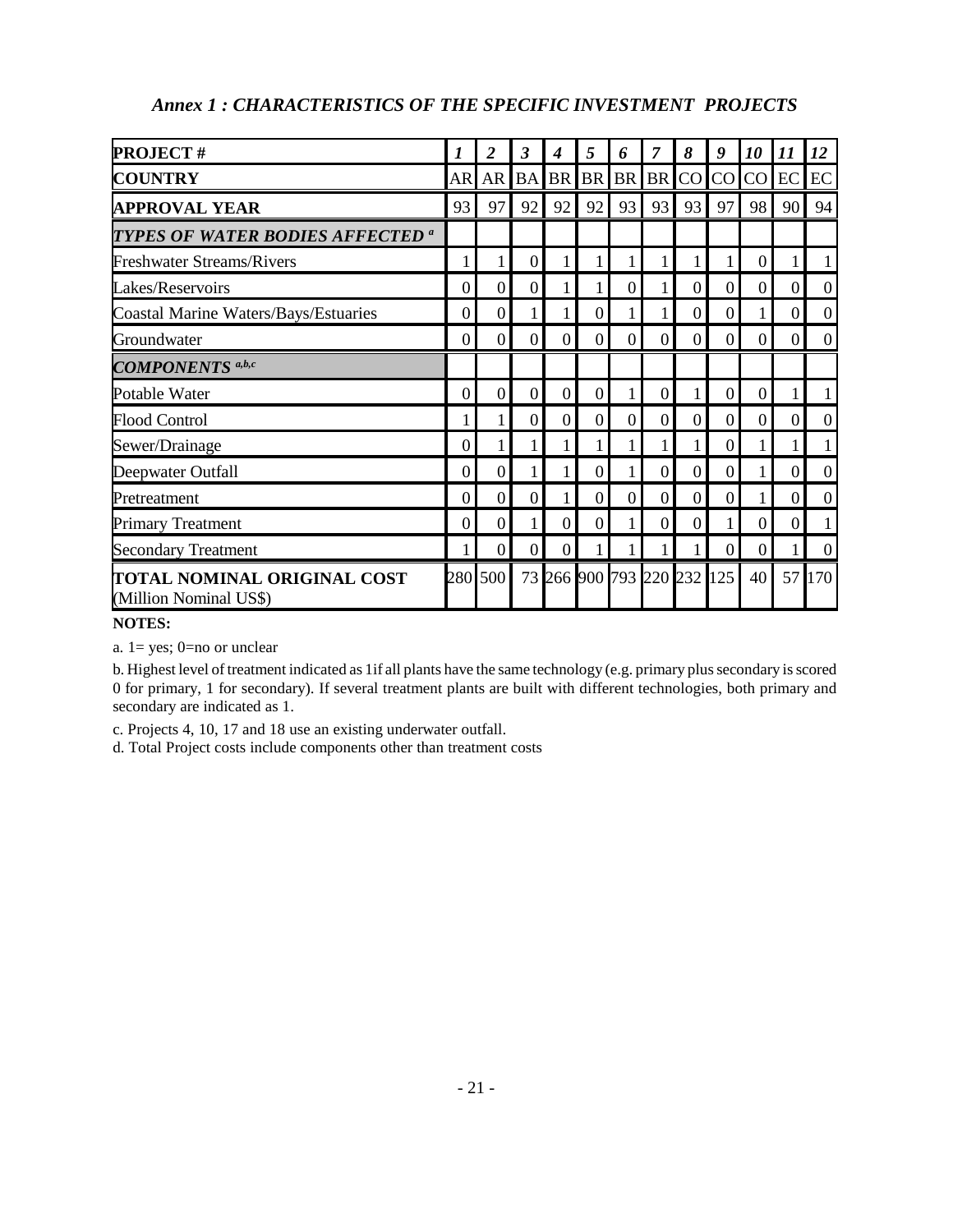| <b>PROJECT#</b>                                              | 13       | 14               | 15       | 16       | 17       | 18       | <b>TYPE I</b>           |
|--------------------------------------------------------------|----------|------------------|----------|----------|----------|----------|-------------------------|
| <b>COUNTRY</b>                                               |          |                  |          |          |          |          | GU ME ME NI UR UR TOTAL |
| <b>APPROVAL YEAR</b>                                         | 96       | 90               | 94       | 96       | 89       | 96       |                         |
| <b>TYPES OF WATER BODIES AFFECTED a</b>                      |          |                  |          |          |          |          |                         |
| <b>Freshwater Streams/Rivers</b>                             | 1        |                  |          |          |          |          | 16                      |
| Lakes/Reservoirs                                             |          | $\left( \right)$ | $\Omega$ |          | $\Omega$ | $\theta$ | 5                       |
| <b>Coastal Marine Waters/Bays/Estuaries</b>                  | $\theta$ | 0                | $\theta$ | $\Omega$ |          |          | 7                       |
| Groundwater                                                  |          | $\theta$         | $\Omega$ | $\theta$ | $\Omega$ | $\theta$ |                         |
| <b>COMPONENTS</b> a,b,c                                      |          |                  |          |          |          |          |                         |
| Potable Water                                                | $\Omega$ |                  |          | $\Omega$ | $\Omega$ | 0        | 6                       |
| <b>Flood Control</b>                                         | $\Omega$ | $\Omega$         | 0        | $\theta$ |          |          | 4                       |
| Sewer/Drainage                                               | 1        |                  |          |          |          |          | 16                      |
| Deepwater Outfall                                            | $\theta$ | $\Omega$         | 0        | $\theta$ |          |          | 6                       |
| Pretreatment                                                 | $\Omega$ | $\Omega$         | $\Omega$ | $\Omega$ | $\Omega$ | $\Omega$ | $\overline{2}$          |
| <b>Primary Treatment</b>                                     |          | $\Omega$         | $\Omega$ | $\Omega$ | $\Omega$ | 0        | 5                       |
| <b>Secondary Treatment</b>                                   |          |                  |          |          | $\Omega$ | $\Omega$ | 10                      |
| <b>TOTAL NOMINAL ORIGINAL COST</b><br>(Million Nominal US\$) |          | 35 650 282       |          | 47       |          | 33 219   | 4922                    |

### *Annex 1 : CHARACTERISTICS OF THE SPECIFIC INVESTMENT PROJECTS* **(Continued)**

#### **NOTES:**

a. 1= yes; 0=no or unclear

b. Highest level of treatment indicated as 1if all plants have the same technology (e.g. primary plus secondary is scored 0 for primary, 1 for secondary). If several treatment plants are built with different technologies, both primary and secondary are indicated as 1.

c. Projects 4, 10, 17 and 18 use an existing underwater outfall.

d. Total Project costs include components other than treatment costs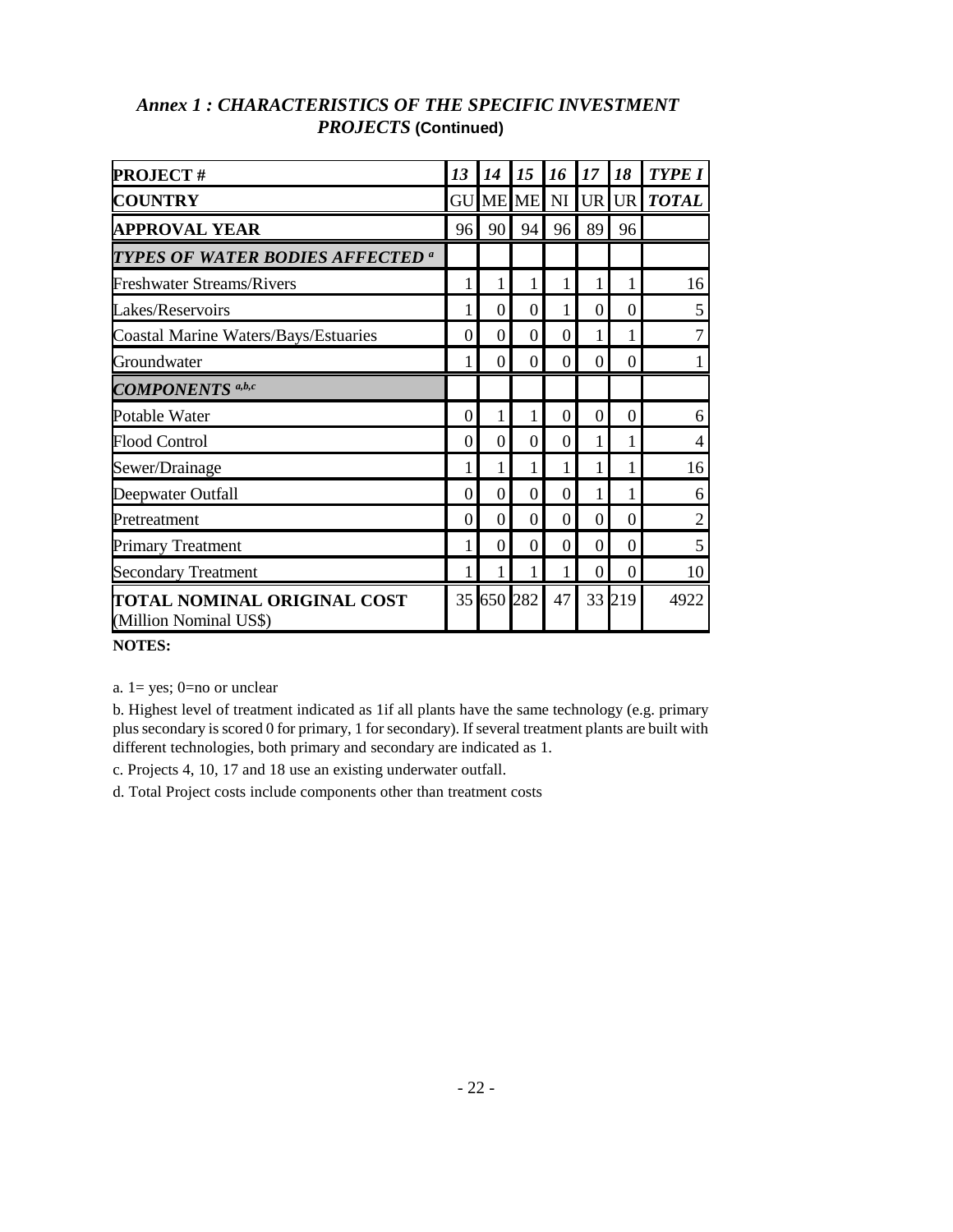### *Annex 2: BASELINE INFORMATION AND AEQ IMPACT FOR THE SPECIFIC INVESTMENT PROJECTS*

| <b>PROJECT#</b>                                                                          | 1        | $\overline{c}$  | 3                | 4              | 5              | 6         | 7            | 8                | 9                | 10             | 11               |
|------------------------------------------------------------------------------------------|----------|-----------------|------------------|----------------|----------------|-----------|--------------|------------------|------------------|----------------|------------------|
| <b>COUNTRY</b>                                                                           | AR       | AR BABR         |                  |                | <b>BR</b>      | <b>BR</b> | <b>BR</b>    |                  | CO <sub>CO</sub> | CO             | $\rm EC$         |
| <b>APPROVAL YEAR</b>                                                                     | 93       | 97              | 92               | 92             | 92             | 93        | 93           | 93               | 97               | 98             | 90               |
| <b>BASELINE INFORMATION</b>                                                              |          |                 |                  |                |                |           |              |                  |                  |                |                  |
| AEQ Monitoring Information (available or included in project)                            |          | 1               |                  | $\overline{0}$ |                |           |              |                  |                  |                |                  |
| Industrial Discharge Inventory (available or included in project)                        |          | 1               | 0                | $\mathbf{0}$   |                |           |              |                  | $\overline{0}$   |                |                  |
| <b>DISCHARGE REDUCTION TARGETS</b>                                                       |          |                 |                  |                |                |           |              |                  |                  |                |                  |
| Industrial/Commercial Control (including any complementary<br>programs, financed or not) |          | 1               | $\theta$         |                |                |           |              |                  | 1                |                |                  |
| <b>Domestic Collection/Treatment</b>                                                     |          | $\overline{0}$  |                  |                |                |           |              |                  |                  |                |                  |
| Pollutants Targeted by Treatment                                                         |          |                 |                  |                |                |           |              |                  |                  |                |                  |
| <b>ROD</b>                                                                               |          | $1$ N $\Delta$  | $\Omega$         | $\Omega$       |                |           |              |                  |                  | $\Omega$       |                  |
| COD                                                                                      |          | 0 <sub>NA</sub> | $\boldsymbol{0}$ | $\overline{0}$ | $\overline{0}$ |           | $\mathbf{0}$ | $\boldsymbol{0}$ | $\mathbf{0}$     | $\overline{0}$ | $\overline{0}$   |
| <b>Fecal or Total Coliforms</b>                                                          |          | 0 <sub>NA</sub> |                  |                |                |           |              | $\Omega$         |                  |                |                  |
| Nutrients (eg. nitrogen, phosphorus)                                                     |          | <b>NA</b>       |                  |                |                | $\Omega$  | $\theta$     |                  | $\theta$         | $\Omega$       | $\boldsymbol{0}$ |
| Others (eg. suspended solids, oil, grease, heavy metals, etc)                            |          | 0 <sub>NA</sub> | $\Omega$         | $\Omega$       |                | $\Omega$  | $\theta$     |                  |                  | 0              | $\overline{0}$   |
| % Removal of Pollutants Specified?                                                       |          |                 |                  |                |                |           |              |                  |                  |                |                  |
| <b>BOD % 95</b>                                                                          |          |                 |                  |                |                | 38 40-90  |              |                  | 40               |                |                  |
| Coliforms %                                                                              |          |                 |                  |                |                | 38 90-99  |              |                  |                  |                |                  |
| <b>AEO TARGETS</b>                                                                       |          |                 |                  |                |                |           |              |                  |                  |                |                  |
| <b>AEQ Standards Specified?</b>                                                          |          | $\overline{0}$  |                  | $\Omega$       |                |           |              | $\Omega$         |                  |                |                  |
| Contribution of project to achieve standards (1=full; 0=partial;<br>$U=$ unclear)        | $\Omega$ | U               |                  |                | 0              | 0         | $\theta$     | $\Omega$         | $\Omega$         | $\Omega$       | $\Omega$         |
| Use of water quality models to simulate AEQ impacts $(1 = yes; 0 = no$<br>or unclear)    |          | 1               |                  |                |                |           |              |                  |                  |                |                  |

NOTE: 1=yes; 0=no or unclear NA indicates projects without treatment plant components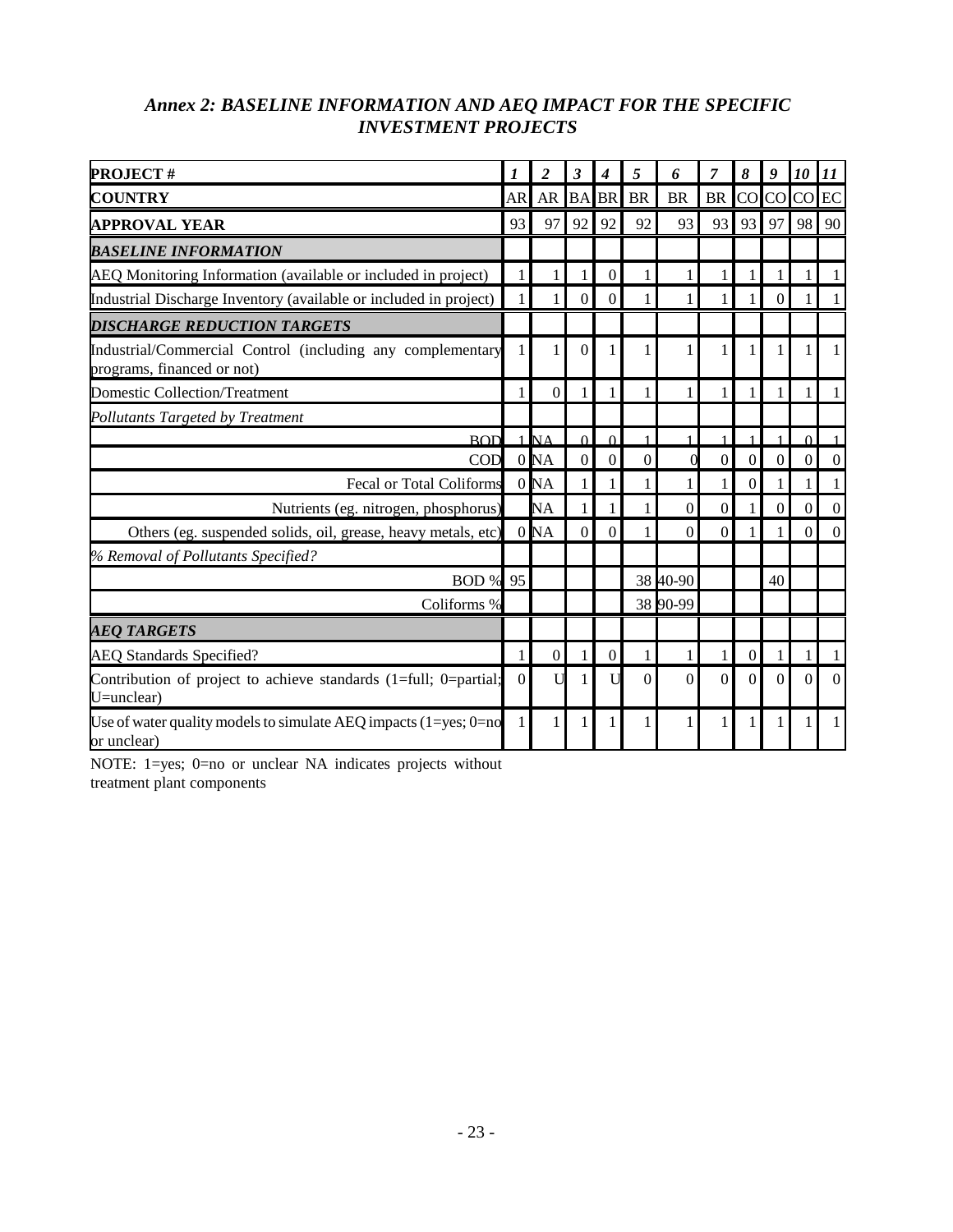### *Annex 2: BASELINE INFORMATION AND AEQ IMPACT FOR THE SPECIFIC INVESTMENT PROJECTS* **(Continued)**

| <b>PROJECT#</b>                                                                          | 12               | 13             | 14             | 15             | 16           | 17                | 18        | <b>TYPE I</b>  |
|------------------------------------------------------------------------------------------|------------------|----------------|----------------|----------------|--------------|-------------------|-----------|----------------|
| <b>COUNTRY</b>                                                                           | EC               |                | <b>GU ME</b>   | ME             | NI           | <b>UR</b>         |           | UR TOTAL       |
| <b>APPROVAL YEAR</b>                                                                     | 94               | 96             | 90             | 94             | 96           | 89                | 96        |                |
| <b>BASELINE INFORMATION</b>                                                              |                  |                |                |                |              |                   |           |                |
| AEQ Monitoring Information (available or included in project)                            | $\overline{0}$   | $\overline{0}$ | $\overline{0}$ | $\overline{0}$ | 1            | 1                 |           | 13             |
| Industrial Discharge Inventory (available or included in project)                        | $\overline{0}$   | $\Omega$       |                |                |              |                   | $\Omega$  | 12             |
| DISCHARGE REDUCTION TARGETS                                                              |                  |                |                |                |              |                   |           |                |
| Industrial/Commercial Control (including any complementary<br>programs, financed or not) | 1                | 1              |                |                | 1            | 1                 |           | 17             |
| <b>Domestic Collection/Treatment</b>                                                     | 1                | 1              | 1              |                | 1            | 1                 |           | 17             |
| Pollutants Targeted by Treatment                                                         |                  |                |                |                |              |                   |           |                |
| <b>BOD</b>                                                                               | $\Omega$         | $\mathbf{1}$   | $\Omega$       |                |              | $1$ <sub>NA</sub> | NA        | 10             |
| COD                                                                                      | $\boldsymbol{0}$ | $\overline{0}$ | $\mathbf{0}$   | $\overline{0}$ |              | 1 <sub>NA</sub>   | <b>NA</b> | 1              |
| <b>Fecal or Total Coliforms</b>                                                          | $\boldsymbol{0}$ | 1              | $\mathbf{0}$   | $\overline{0}$ |              | 1 <sub>NA</sub>   | <b>NA</b> | 10             |
| Nutrients (eg. nitrogen, phosphorus)                                                     | $\boldsymbol{0}$ | $\overline{0}$ | $\mathbf{0}$   | 1              |              | 0 <sub>NA</sub>   | <b>NA</b> | 5              |
| Others (eg. suspended solids, oil, grease, heavy metals, etc)                            | $\overline{0}$   | $\Omega$       | $\Omega$       | $\Omega$       |              | 1 <sub>NA</sub>   | <b>NA</b> | $\overline{4}$ |
| % Removal of Pollutants Specified?                                                       |                  |                |                |                |              |                   |           |                |
| BOD %                                                                                    |                  |                |                | 70             | 71           |                   |           |                |
| Coliforms %                                                                              |                  |                |                |                | 99.95        |                   |           |                |
| <b>AEO TARGETS</b>                                                                       |                  |                |                |                |              |                   |           | 12             |
| <b>AEQ Standards Specified?</b>                                                          | $\overline{0}$   | $\overline{0}$ | 1              | 1              | $\mathbf{1}$ | 1                 | $\Omega$  |                |
| Contribution of project to achieve standards (1=full; 0=partial;<br>$U=$ unclear)        | $\Omega$         | $\Omega$       | $\Omega$       | $\Omega$       | $\Omega$     | $\Omega$          | $\Omega$  | 1              |
| Use of water quality models to simulate AEQ impacts $(1 = yes; 0 = no$<br>or unclear)    |                  | $\Omega$       | $\theta$       | $\Omega$       |              |                   | $\Omega$  | 14             |

NOTE: 1=yes; 0=no or unclear NA indicates projects without treatment plant components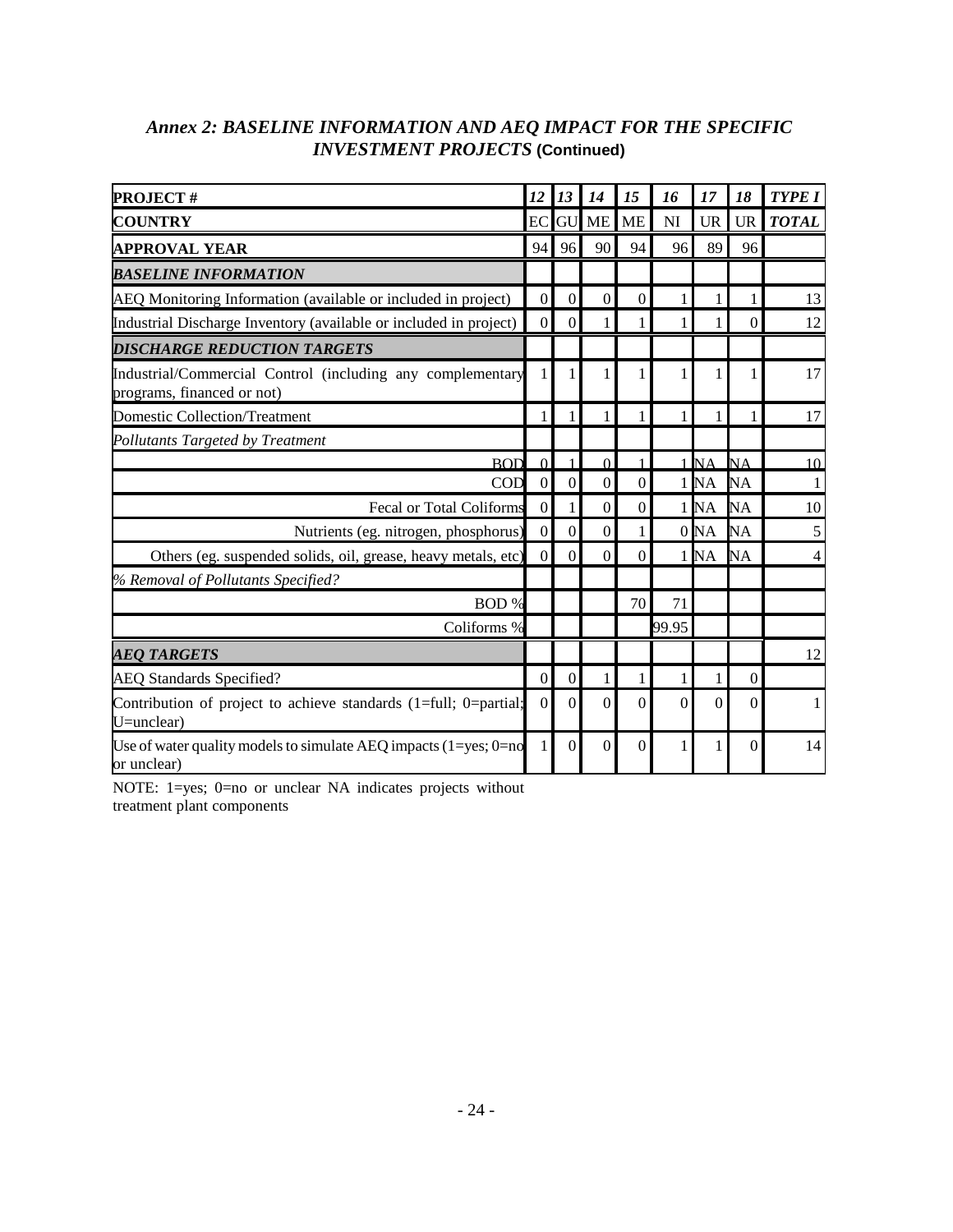| <b>PROJECT#</b>                                                | 7              | $\overline{2}$ | 3              | 4                  | 5         | 6                | 7              | 8              | $\boldsymbol{g}$ | 10              | $\boldsymbol{\mathit{11}}$ |
|----------------------------------------------------------------|----------------|----------------|----------------|--------------------|-----------|------------------|----------------|----------------|------------------|-----------------|----------------------------|
| <b>COUNTRY</b>                                                 | AR             | <b>AR</b>      | <b>BA</b>      | <b>BR</b>          | <b>BR</b> | <b>BR</b>        | <b>BR</b>      | CO             | CO               | CO              | $\rm EC$                   |
| <b>APPROVAL YEAR</b>                                           | 93             | 97             | 92             | 92                 | 92        | 93               | 93             | 93             | 97               | 98              | 90                         |
| Single or Multi-Stage (0=single; 1=multi-stage; $U =$ Unclear) |                | U              | $\Omega$       | $\overline{0}$     |           |                  |                |                |                  |                 | $\mathbf{1}$               |
| TYPE OF ANALYSIS                                               |                |                |                |                    |           |                  |                |                |                  |                 |                            |
| <b>Regional AEQ Cost Minimization</b>                          | $\Omega$       | $\Omega$       | $\Omega$       | $\Omega$           |           |                  | 0              |                | $\Omega$         | $\overline{0}$  | $\mathbf{0}$               |
| Cost-Effectiveness/Technology Standard                         |                | $\Omega$       |                |                    |           |                  |                |                | $\Omega$         |                 | $\mathbf{1}$               |
| Cost/Benefit of                                                |                |                |                |                    |           |                  |                |                |                  |                 |                            |
| Sewer and/or Flood Control                                     | $\overline{0}$ | $\overline{0}$ |                |                    |           |                  |                | $\theta$       | $\Omega$         |                 | $\mathbf{1}$               |
| Treatment                                                      | $\Omega$       | $\Omega$       |                | $\Omega$           |           |                  |                |                |                  | $\Omega$        | $\mathbf{1}$               |
| MAJOR TYPES OF BENEFIT AND METHODOLOGY                         |                |                |                |                    |           |                  |                |                |                  |                 |                            |
| Total Economic Value (Generic) of AEQ Improvement              | $\overline{0}$ | $\overline{0}$ | $\overline{0}$ | $\overline{0}$     |           | 0 CV-D CV-D CV-D |                |                |                  | $0$ CV-D $H$ -D |                            |
| Aesthetics and Odor Elimination/Method                         | $\Omega$       | $\Omega$       | $\Omega$       | $\Omega$           | $\Omega$  | $\overline{0}$   | $\overline{0}$ |                | $0$ CV-D         | $\Omega$        | $\mathbf{0}$               |
| <b>Sewer Connection/Method</b>                                 | $\Omega$       |                |                | $0$ CV-D CV-D CV-D |           | CV-A CV-D CV-D   |                |                |                  | $0$ CV-D        | RP-D                       |
| Health/Method                                                  | $\Omega$       |                | $0$ CA-A       | $\overline{0}$     | $\Omega$  | $\Omega$         | $\overline{0}$ |                | $0CV-D$          | $\Omega$        | $\mathbf{0}$               |
| <b>Recreation/Method</b>                                       | $\Omega$       |                | $0$ CV-D       | $\Omega$           |           | $0$ CV-D         | $\Omega$       | $\Omega$       | $\Omega$         | $\Omega$        | $\overline{0}$             |
| Agriculture/Irrigation Method                                  | $\Omega$       | $\Omega$       | $\Omega$       | $\Omega$           | 0         | $\Omega$         | $\Omega$       |                | $0$ PS-A         | $\overline{0}$  | $\overline{0}$             |
| Tourism/Method                                                 | $\Omega$       |                | $0$ PS-A       | $\Omega$           |           | $0$ PS-A         | $\Omega$       | $\Omega$       | $\Omega$         | $\Omega$        | $\overline{0}$             |
| <b>Systems Cost Savings</b>                                    | $\Omega$       |                | $0$ CA-D       | $\Omega$           | $\Omega$  | $\theta$         |                | 0 CA-D CA-D    |                  | $\Omega$        | $\mathbf{0}$               |
| Fishery/Method                                                 | $\Omega$       |                | $0$ PS-A       | $\overline{0}$     |           | $0$ PS-A         | $\Omega$       | $\overline{0}$ | $\Omega$         | $\overline{0}$  | $\overline{0}$             |
| <b>Erosion or Property Damage/Method</b>                       |                |                | $CA-A$         | $\Omega$           | $\Omega$  | $\Omega$         | $\Omega$       | $\Omega$       | $\Omega$         | $\Omega$        | $\overline{0}$             |
| <b>Sensitivity</b>                                             | $\Omega$       | 0 <sub>R</sub> |                | R                  |           | 0 <sub>R</sub>   |                | S              |                  |                 |                            |

#### *Annex 3 : ECONOMIC ANALYSIS FEATURES OF THE SPECIFIC INVESTMENT PROJECTS*

NOTE : 1=yes; 0=no or unclear. Benefit Method type codes are: CV = Contingent Valuation; TC = Travel Cost or other participation models; H = Hedonics; PS = Producer Surplus; CA = Cost or Damage Avoided/Averting Expenditure; RP = Revealed Preference, Demand Function Estimation. Information codes are  $\overrightarrow{A}$  = mainly by assumption or benefit transfer;  $\overrightarrow{D}$  = based on project-specific data from surveys or other sources. Sensitivity method codes are  $\overline{R}$  = risk-based and S = standard-either arbitrary % changes in cost and benefits flows or solution for % changes that make the project economically unviable

\* Last in four stages of IDB projects, thus analytically similar to a single stage.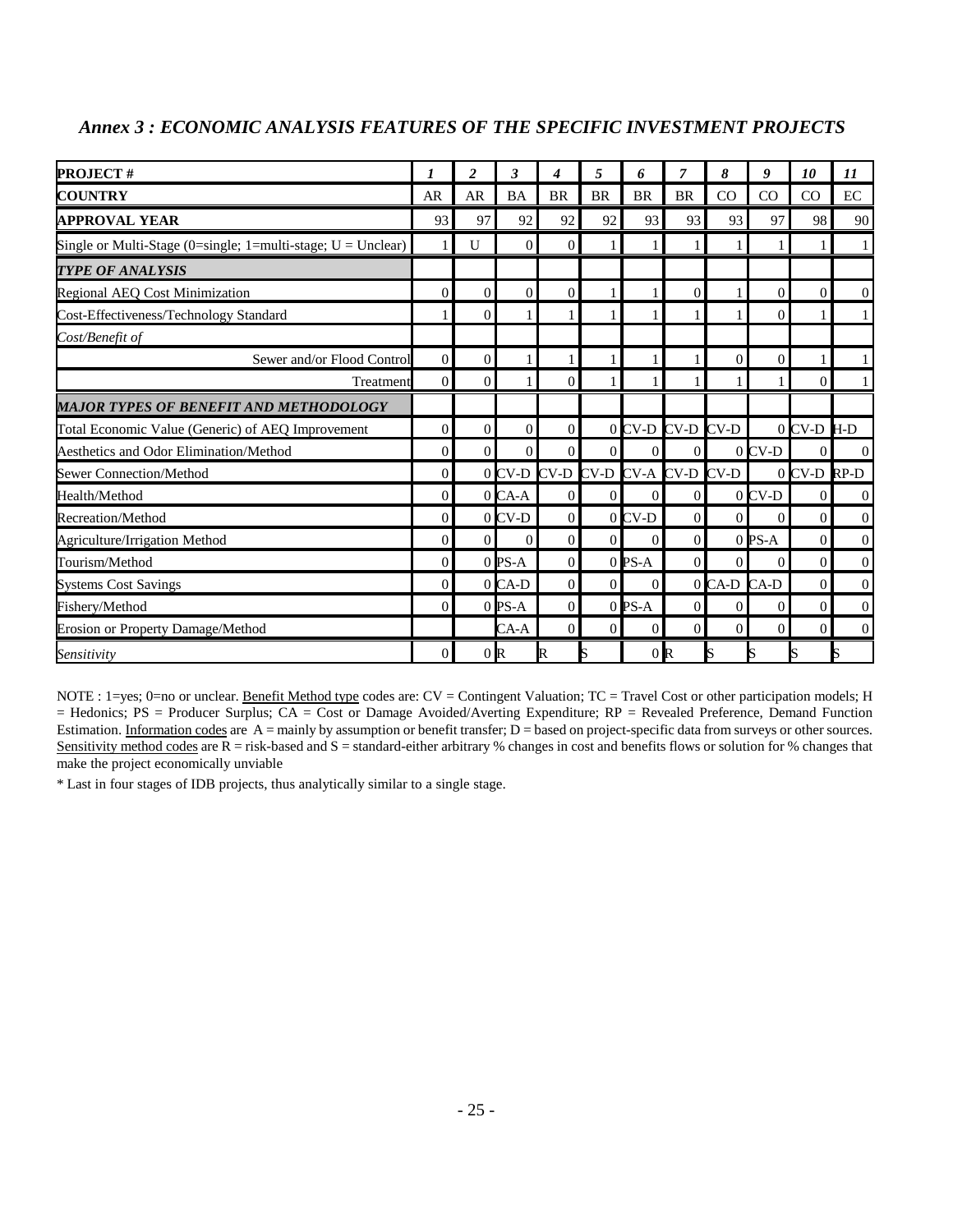| <b>PROJECT#</b>                                                | 12             | 13             | 14           | 15             | 16               | 17           | 18             |      |
|----------------------------------------------------------------|----------------|----------------|--------------|----------------|------------------|--------------|----------------|------|
| <b>COUNTRY</b>                                                 | EC             | GU             | <b>ME</b>    | <b>ME</b>      | NI               | <b>UR</b>    | <b>UR</b>      | TOT. |
| <b>APPROVAL YEAR</b>                                           | 94             | 96             | 90           | 94             | 96               | 89           | 96             |      |
| Single or Multi-Stage (0=single; 1=multi-stage; $U =$ Unclear) |                | $\Omega$       | $1*$         | 1              |                  |              |                | 13   |
| <b>TYPE OF ANALYSIS</b>                                        |                |                |              |                |                  |              | $\Omega$       |      |
| <b>Regional AEQ Cost Minimization</b>                          | $\Omega$       | $\overline{0}$ | $\Omega$     | $\overline{0}$ | $\Omega$         | $\mathbf{0}$ | 0              | 3    |
| Cost-Effectiveness/Technology Standard                         | $\Omega$       |                |              | 1              |                  |              |                | 15   |
| Cost/Benefit of                                                |                |                |              |                |                  |              |                |      |
| Sewer and/or Flood Control                                     |                | $\overline{0}$ | $\mathbf{0}$ | 1              |                  |              |                | 12   |
| Treatment                                                      |                |                | $\Omega$     | 1              |                  | $\Omega$     | 0              | 11   |
| <b>MAJOR TYPES OF BENEFIT AND METHODOLOGY</b>                  |                |                |              |                |                  |              |                |      |
| Total Economic Value (Generic) of AEO Improvement              | $\Omega$       | $\overline{0}$ |              |                | 0 CV-D CV-D CV-D |              | $\Omega$       |      |
| <b>Aesthetics and Odor Elimination/Method</b>                  | $\Omega$       | $\overline{0}$ | $\Omega$     | $\mathbf{0}$   | $\overline{0}$   | $\Omega$     | $\Omega$       |      |
| <b>Sewer Connection/Method</b>                                 | $CV-D$         | $\Omega$       | $\Omega$     | $\Omega$       |                  | $0$ CV-D     | $CV-D$         |      |
| Health/Method                                                  | $\Omega$       | $\theta$       | $\Omega$     |                | $0$ CA-D         | $\Omega$     | $\Omega$       |      |
| <b>Recreation/Method</b>                                       | $\Omega$       | $\Omega$       | $\Omega$     | $\Omega$       | $\Omega$         | $\Omega$     | $\Omega$       |      |
| Agriculture/Irrigation Method                                  | $\Omega$       | $\Omega$       | $\Omega$     | $\Omega$       | $\Omega$         | $\Omega$     | $\Omega$       |      |
| Tourism/Method                                                 | $\Omega$       | $\Omega$       | $\Omega$     | $\Omega$       | $\theta$         | $\Omega$     | $\Omega$       |      |
| <b>Systems Cost Savings</b>                                    |                | $0$ CA-D       |              | $0$ CA-D       | $\Omega$         |              | $\overline{0}$ |      |
| Fishery/Method                                                 | $\Omega$       | $\Omega$       | $\Omega$     | $\Omega$       | $\theta$         | $\Omega$     | $\Omega$       |      |
| Erosion or Property Damage/Method                              | $\Omega$       | $\Omega$       | $\Omega$     | $\Omega$       | $\Omega$         | $\Omega$     | $\Omega$       |      |
| Sensitivity                                                    | 0 <sub>l</sub> |                | $\Omega$     | $\Omega$       | 0 <sub>l</sub>   |              |                |      |

#### *Annex 3 : ECONOMIC ANALYSIS FEATURES OF THE SPECIFIC INVESTMENT PROJECTS* **(Continued)**

NOTE : 1=yes; 0=no or unclear. Benefit Method type codes are: CV = Contingent Valuation; TC = Travel Cost or other participation models; H = Hedonics; PS = Producer Surplus; CA = Cost or Damage Avoided/Averting Expenditure; RP = Revealed Preference, Demand Function Estimation. Information codes are A = mainly by assumption or benefit transfer; D = based on project-specific data from surveys or other sources. Sensitivity method codes are R = risk-based and S = standardeither arbitrary % changes in cost and benefits flows or solution for % changes that make the project economically unviable \* Last in four stages of IDB projects, thus analytically similar to a single stage.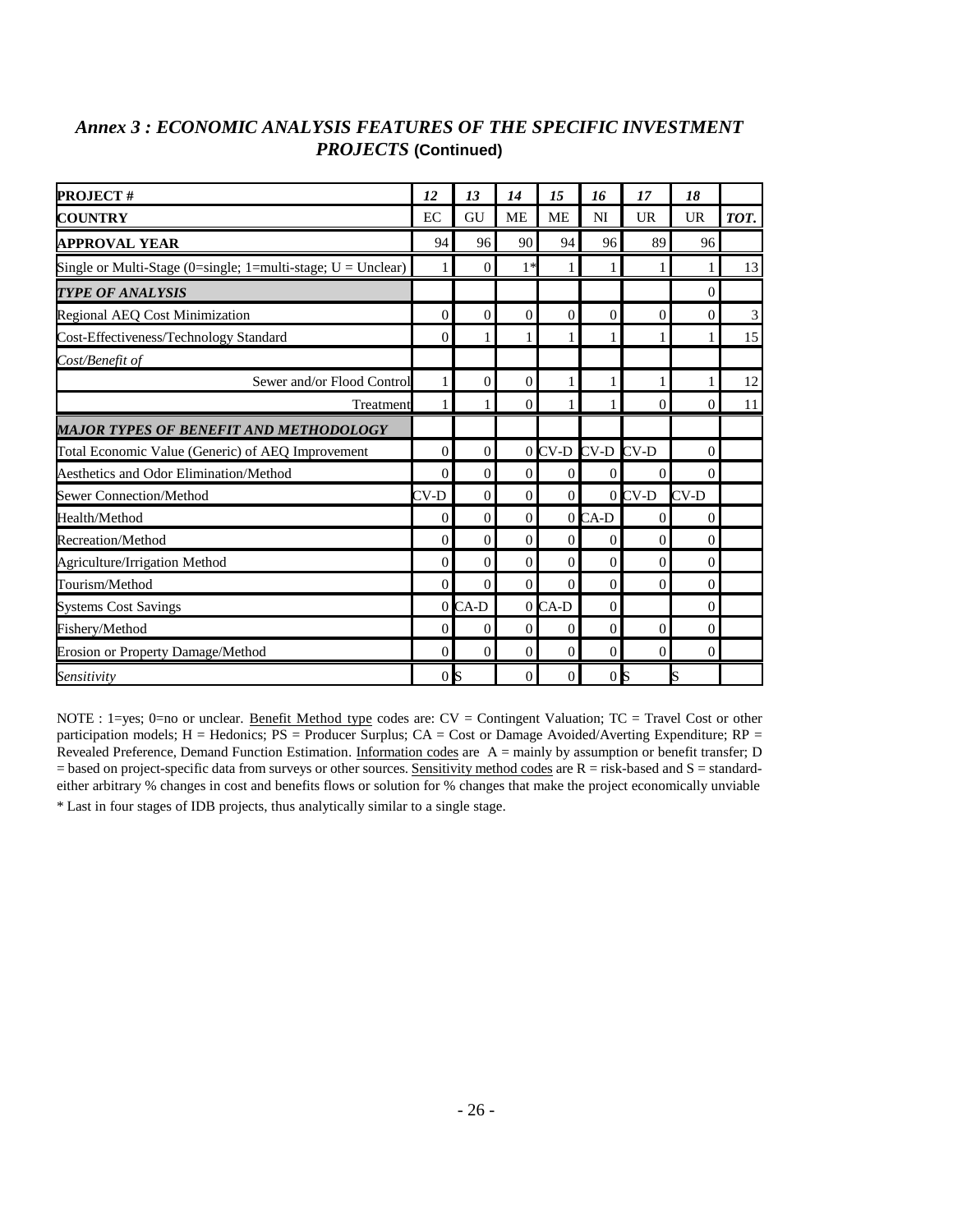### **References**

- Adamowicz, Wiktor, Peter Boxall, Michael Williams and Jordan Louviere. February 1998. "Stated Preference Approaches for Measuring Passive Use Values: Choice Experiments and Contingent Valuation." American Journal of Agricultural Economics. Vol. 80, pp. 64-75.
- Alberini, Anna, Barbara Kanninen, and Richard T. Carson. 1997. "Modeling Response Incentive Effects in Dichotomous Choice Contingent Valuation Data." Land Economics. Vol. 73, No. 3. August. Pp. 309-24.
- Amemiya, T. December 1981. "Qualitative Response Models: A Survey." Journal of Economic Literature Vol. XIX, pp. 1483-1536.
- Ardila, Sergio. December 1993. "Guía para la utilizacíon de modelos econométricos en aplicaciones del método de valoracíon contingente". Environment Protection Division Working Paper ENP101. Washington, D.C.: Inter-American Development Bank.
- Carson, Richard, Jennifer Wright, Anna Alberini, Nancy Carson, and Nicholas Flores. March 1994. A Bibliography of Contingent Valuation Studies and Papers. La Jolla, CA: Natural Resource Damage Assessment, Inc.
- Creel, Michael. 1998. "A Note on Estimation of Mean WTP Using a Misspecified Logit Contingent Valuation Model." Journal of Environmental Economics and Management. Vol.35, No. 3, pp. 277-284.
- Darling, A., C. Gomez, and M. Niklitschek 1993. "The Question of a Public Sewerage System in a Caribbean Country: A Case Study" in Environmental Economics and Natural Resource Management in Developing Countries. M. Munasinghe, ed. World Bank for CIDIE.
- Darling, Arthur. Principal Economist. Region 1 Environment and Natural Resources Division, Inter-American Development Bank. Personal Communication, Various Dates.
- Ducci, Jorge. Noviembre 1988. "Metodolodia de Cuantificacion de Beneficios: Uruguay, Sanemiento Ambiental de Montevideo." Technical Annex. Unpublished Background Paper. Washington, D.C.: Inter-American Development Bank.
- Ducci, Jorge. Soluciones Integrales S.A., Santiago, Chile. Personal Communication, August 13, 1998.
- Freeman III, A. M. 1993. The Measurement of Environmental and Resource Values: Theory and Methods. Washington, D.C.: Resources for the Future.
- Haab, T.C. and Kenneth. E. McConnell. 1997. "Referendum Models and Negative Willingness to Pay: Alternative Solutions." Journal of Environmental Economics and Management 32, pp. 251-270.
- Haab, Timothy C. and Kenneth E. McConnell. May 1998. "Referendum Models and Economic Values: Theoretical, Intuitive, and Practical Bounds on Willingness to Pay." Land Economics Vol. 74, No. 2, pp. 216-19.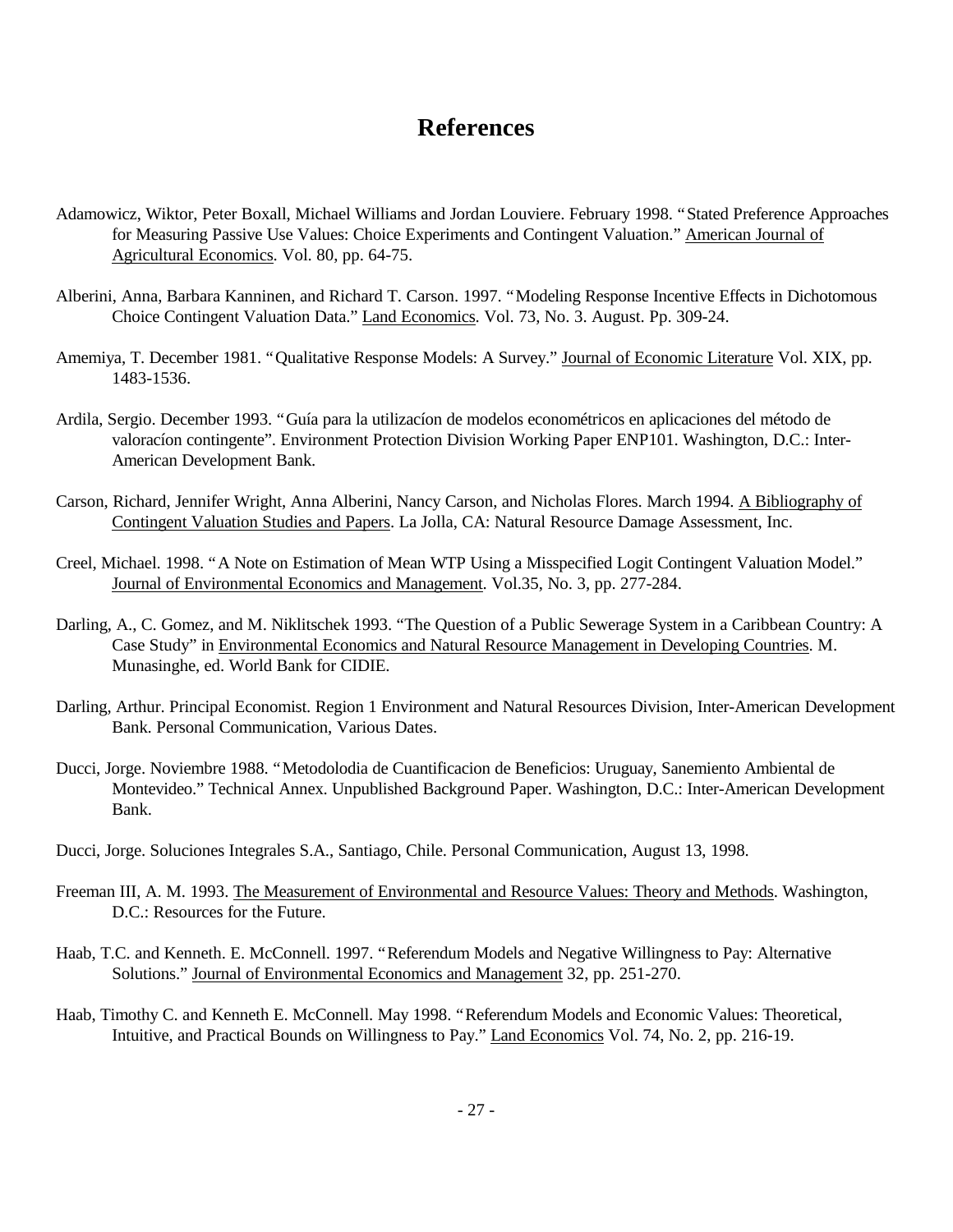- Halvorsen, Bente and Kjartan Sœlensminde. May 1998. "Differences between Willingness-to-Pay Estimates from Open-Ended and Discrete Choice Contingent Valuation Methods: The Effects of Heteroscedasticity." Land Economics. Vol. 74, No. 2, pp 262-82.
- Hanemann, W. M. August 1984. "Welfare Evaluations in Contingent Valuation Experiments with Discrete Responses." American Journal of Agricultural Economics. pp. 332-341.
- Hanemann, W. M., J. Loomis and B. Kanninen. 1991. "Statistical Efficiency of Double-Bounded Dichotomous Choice Contingent Valuation." American Journal of Agricultural Economics Vol. 71, No. 4. pp 1255-63.
- Hazilla, Michael. Forthcoming. "Econometric Methods for Measurement and Valuation of Environmental Quality". Technical Paper, Environment Division, Sustainable Development Department. Washington D.C.: Inter-American Development Bank.
- Hellerstein, Daniel. 1992. "Estimating Consumer Surplus in the Censored Linear Model." Land Economics. Vol. 68, No. 1, pp. 83-92
- Malarín, Hector. and William J. Vaughan. December 1997. "An Approach to the Economic Analysis of Solid Waste Disposal Alternatives." Technical Paper No. ENV-119. Environment Division, Sustainable Development Department. Inter-American Development Bank. Washington, D.C.
- McConnell, Kenneth E. 1995. "Issues in Estimating Benefits with Non-Market Methods." Office of the Chief Economist. Working Paper Series 308. Inter-American Development Bank. Washington, D.C.
- McConnell, Kenneth E. and Jorge H. Ducci. 1989. "Valuing Environmental Quality in Developing Countries: Two Case Studies." Unpublished paper prepared for AERE Session on Contingent Valuation Surveys in Developing Countries. December 29, 1989. Atlanta, Georgia.
- McConnell, K. E. 1988. "Introducing Referendum Models." Unpublished paper prepared for IDB Workshop on Valuation Techniques in Project Analysis. November 21, 1988. Washington, D.C.
- McFadden, Daniel. November 1994. "Contingent Valuation and Social Choice." American Journal of Agricultural Economics. Vol. 76, pp. 689-708.
- Mitchell, Robert and Richard T. Carson. 1989. Using Surveys to Value Public Goods: The Contingent Valuation Method. Washington, D.C.: Resources for the Future
- Mazzotta, Marisa J., James J. Opaluch and Thomas A. Grigalunas. Forthcoming. "Valuing Estuarine Resources: A Contingent Choice Study of the Peconic Estuary System." Land Economics.
- Mitchell, Robert C. and Richard T. Carson. April 1987. "How Far Along the Learning Curve is Contingent Valuation?" Discussion Paper QE 87-07. Washington, D.C.: Resources for the Future.
- Nicol, Lionel. April 1988. "Application of the Discrete Choice Model to the Evaluation of Sites and Services Projects: The Buenaventura Housing and Relocation Subprogram. Operations Evaluation Office Working Paper OEO/WP-04/88. Washington, D.C. : Inter-American Development Bank.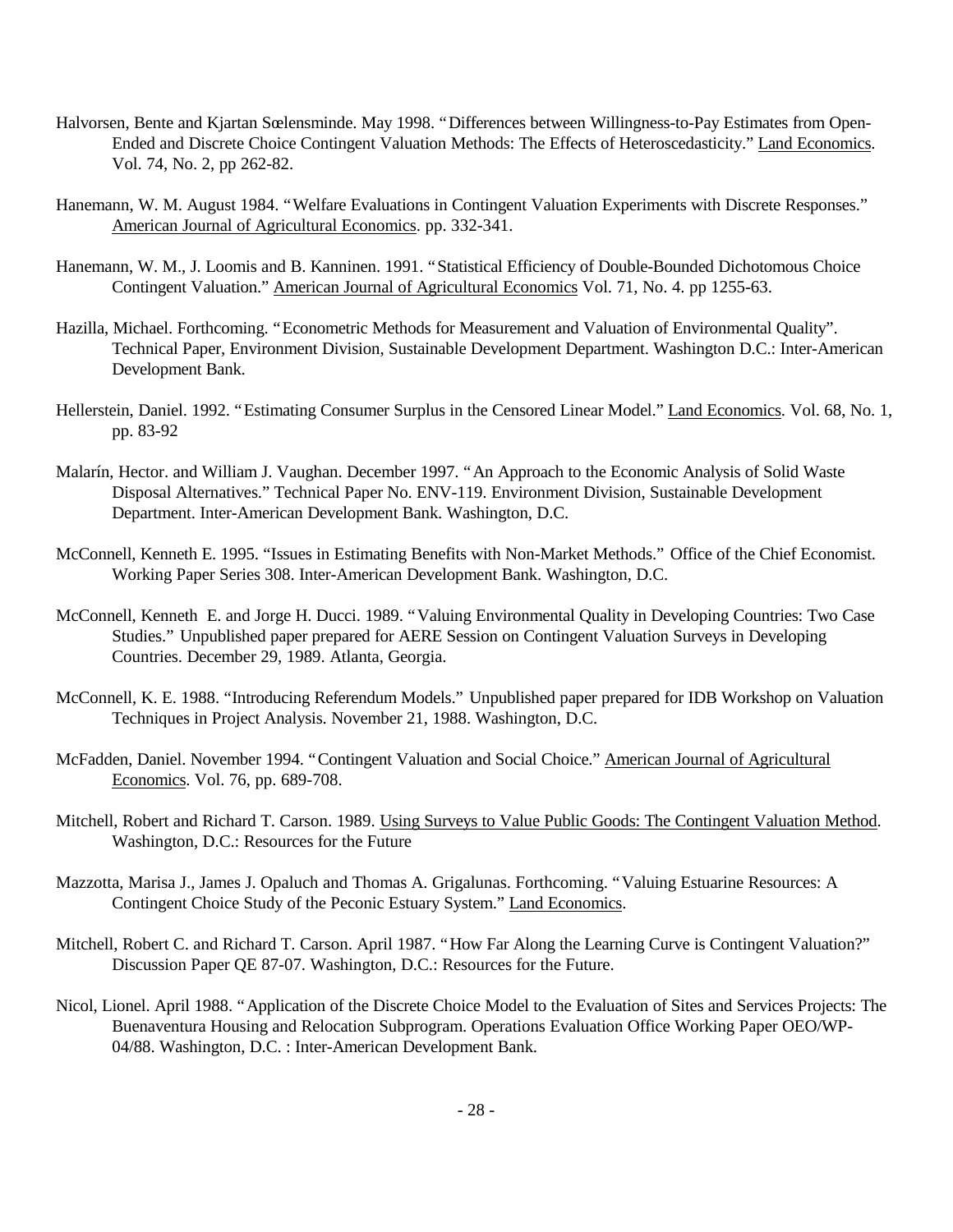- Niklitschek, Mario and Javier Leon 1996. "Combining Intended Demand and Yes/No Responses in the Estimation of Contingent Valuation Models." Journal of Environmental Economics and Management. Vol. 31.
- Niklitschek, Mario. Senior Economist. Region 1 Environment and Natural Resource Division, Inter-American Development Bank. Personal Communication. Various Dates.
- Opaluch, James J., Stephen K. Swallow, Thomas Weaver, Christopher W. Wessells, and Dennis Wichelns. 1993. "Evaluating Impacts from Noxious Facilities: Including Public Preferences in Current Siting Mechanisms." Journal of Environmental Economics and Management. 24, pp. 41-59.
- Randall, Alan. 1997. "The NOAA Panel Report: A New Beginning or the End of an Era?" American Journal of Agricultural Economics. Vol. 79, No. 9. Pp. 1489-1494.
- Rodriguez, Diego. May 1998. "Estimating Willingness-To-Pay from Referendum Models: Some Empirical Issues." Unpublished Environment Division Background Paper. Washington, D.C.: Inter-American Development Bank.
- Savedoff, Bill. June 22, 1992. "Technical Appendix on Economic Analysis for Loan Document: Basic Sanitation for Forteleza." Unpublished Background Paper. Inter-American Development Bank. Project Analysis Department.
- Savedoff, Bill. Senior Economist, Chief Economist's Office, IDB. Personal Communication. June 18, 1998.
- Smith, V. Kerry and William H. Desvousges. 1986. Measuring Water Quality Benefits. Boston: Kluwer-Nijhoff.
- Swallow, Stephen K., Thomas Weaver, James J. Opaluch and Thomas Michelman. August 1994."Heterogenous Preferences and Aggregation in Environmental Policy Analysis: A Landfill Siting Case." American Journal of Agricultural Economics. 76, pp. 431-443.
- Swallow, Stephen K., James J. Opaluch, and Thomas F. Weaver. August 1992. "Siting Noxious Facilities: An Approach that Integrates Technical, Economic, and Political Considerations". Land Economics. 68, pp. 283-301.
- Vaughan, William J. and Sergio Ardila. December 1993. "Economic Analysis of the Environmental Aspects of Investment Projects". Environment Protection Division Working Paper ENP100. Washington, D.C. : Inter-American Development Bank.
- Vaughan, William J., Jaime Millan, Arthur Darling, Jeffrey Poyo and Arne Paulson. December 1993. "Economic Analysis and Project Quality." Working Paper No. 102-93. Project Advisory Office, Project Analysis Department. Washington, D.C.: Inter-American Development Bank.
- Vaughan, William J. February 1987. "A Random Utility Model of Primary Health Care Choice and a Compensating Variation Measure of the Benefits from Health Post Expansions." Operations Evaluation Office Working Paper OEO/WP-02/87. Washington, D.C.: Inter-American Development Bank.
- Vaughan, William J. March 1987. "Hedonic Rent (or Property Value) Functions and Project Benefit Measurement: Some Methodological and Empirical Issues." Operations Evaluation Office Working Paper OEO/WP-03/87. Washington, D.C.: Inter-American Development Bank.